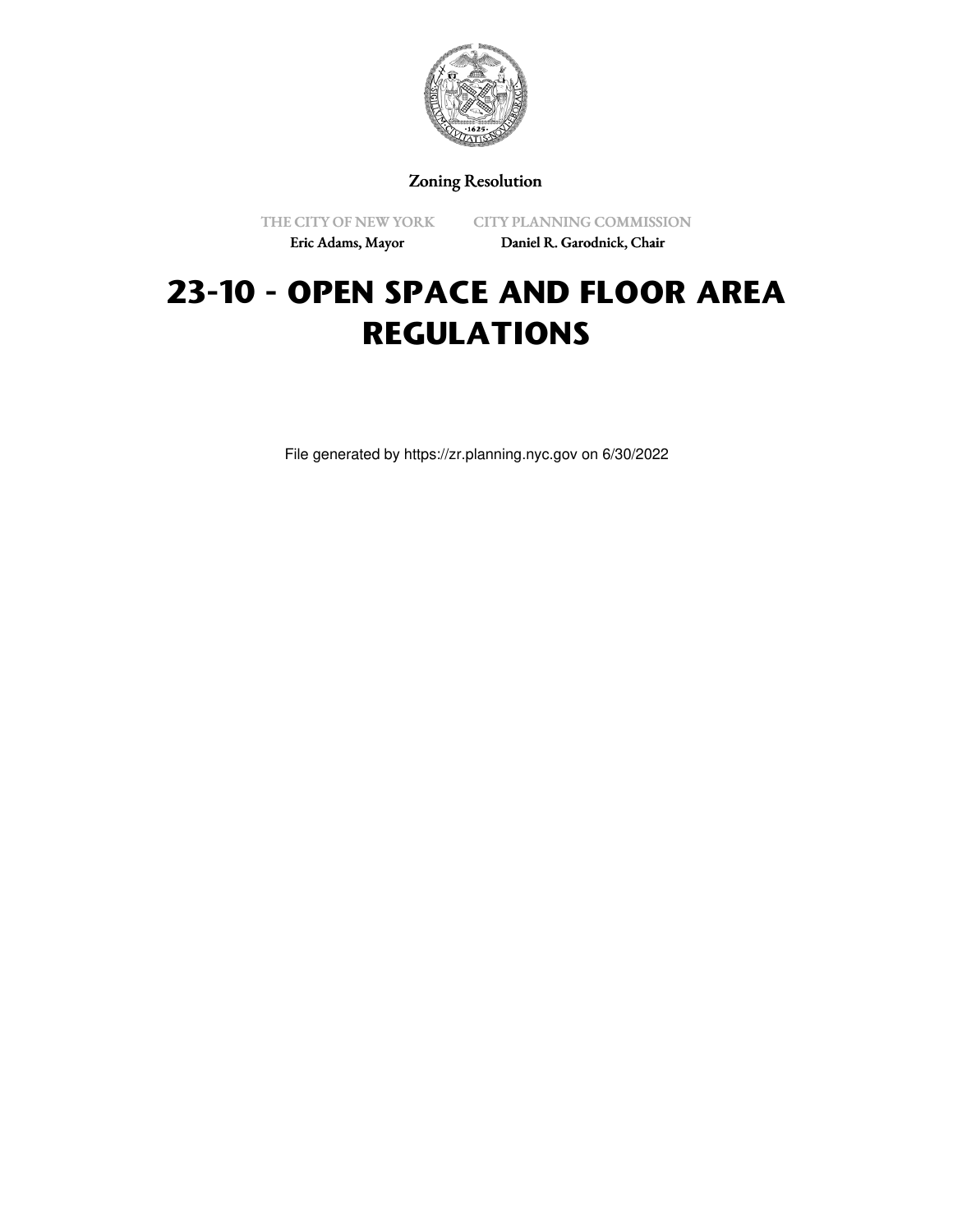## **23-10 - OPEN SPACE AND FLOOR AREA REGULATIONS**

LAST AMENDED 5/29/2019

#### R1 R2 R3 R4 R5 R6 R7 R8 R9 R10

In all districts, as indicated, the #open space# and #floor area# provisions for a #building or other structure# shall be as set forth in this Section, inclusive.

The regulations for permitted obstructions in required #open space# in all districts are set forth in Section 23-12. The regulations for balconies in all districts are set forth in Section 23-13.

#Open space# and #floor area# regulations applicable to R1 through R5 Districts are set forth in Section 23-14. #Open space# and #floor area# regulations applicable to R6 through R10 Districts are set forth in Section 23-15.

Special #open space# and #floor area# provisions are set forth in Section 23-16 (Special Floor Area and Lot Coverage Provisions for Certain Areas) for standard tower and tower-on-a-base #buildings# in R9 and R10 Districts, as well as for certain areas in Community District 7 and Community District 9 in the Borough of Manhattan, and Community District 12 in the Borough of Brooklyn. Additional provisions are set forth in Sections 23-17 (Existing Public Amenities for Which Floor Area Bonuses Have Been Received) and 23-18 (Special Provisions for Zoning Lots Divided by District Boundaries or Subject to Different Bulk Regulations).

## **23-11 - Definitions**

LAST AMENDED 11/19/1987

Words in italics are defined in Section 12-10 (DEFINITIONS) or, if applicable exclusively in this Chapter, in this Section.

## **23-12 - Permitted Obstructions in Open Space**

LAST AMENDED 5/12/2021

R1 R2 R3 R4 R5 R6 R7 R8 R9 R10

In the districts indicated, the following obstructions shall be permitted in any #open space# required on a #zoning lot#:

- (a) Air conditioning condensation units, #accessory#, for #single-# or #two-family# #residences#, provided that such units, if located between a #street wall#, or prolongation thereof, and a #street line#, are not more than 18 inches from a #street wall#, and fully screened from the #street# by vegetation;
- (b) Awnings and other sun control devices. However, when located at a level higher than the first #story#, excluding a #basement#, all such devices:
	- (1) shall be limited to a maximum projection from a #building# wall of 2 feet, 6 inches; and
	- (2) shall have solid surfaces that, in aggregate, cover an area no more than 30 percent of the area of the #building# wall (as viewed in elevation) from which they project;
- (c) Balconies, unenclosed, subject to the provisions of Section 23-13;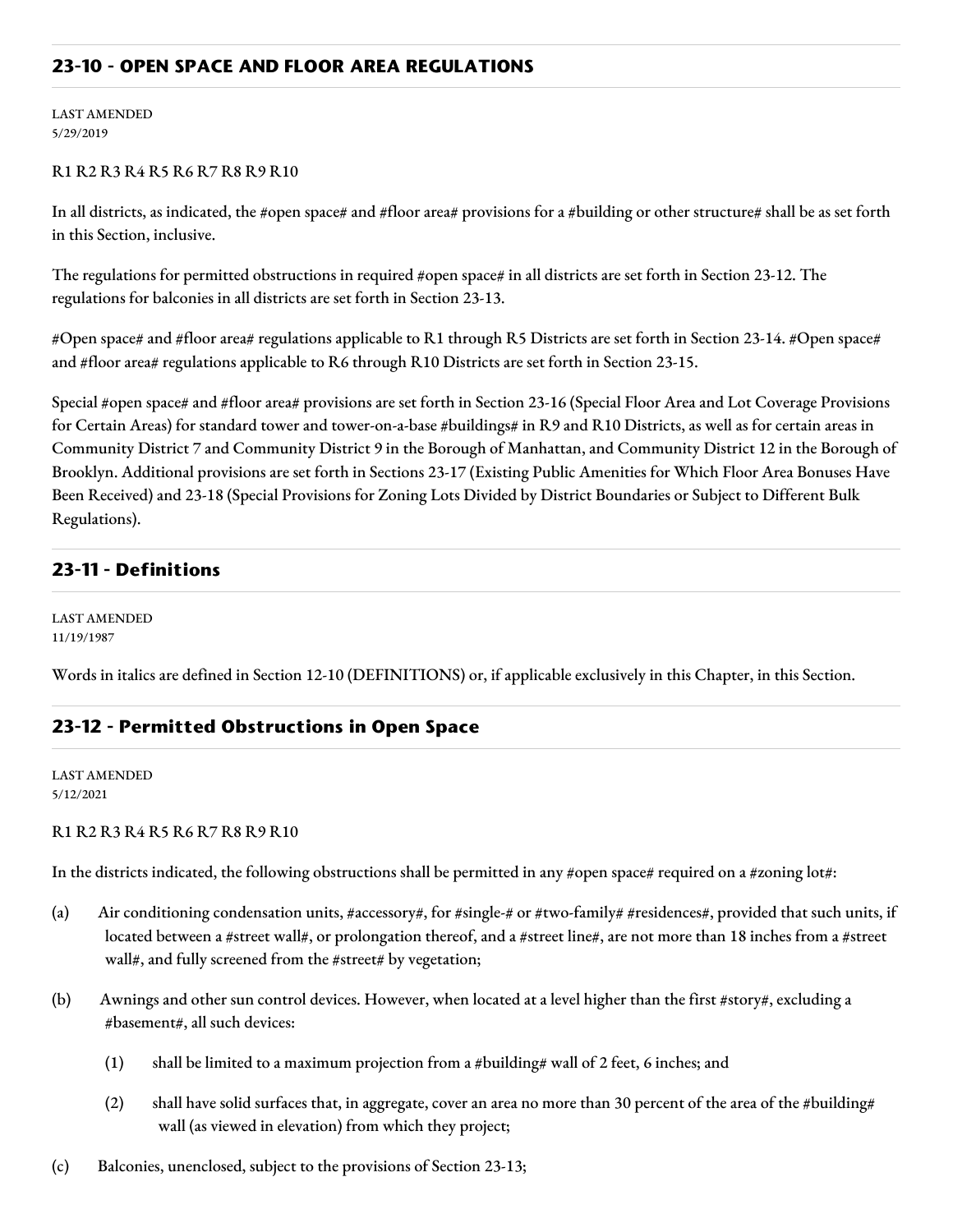- (d) Breezeways;
- (e) Driveways, private streets, open #accessory# off-street parking spaces, unenclosed #accessory# bicycle parking spaces or open #accessory# off-street loading berths, provided that the total area occupied by all these items does not exceed the percentages set forth in Section 25-64 (Restrictions on Use of Open Space for Parking);
- (f) Eaves, gutters or downspouts, projecting into such #open space# not more than 16 inches or 20 percent of the width of such #open space#, whichever is the lesser distance;
- (g) Exterior wall thickness, where such wall thickness is added to the exterior face of a #building# wall existing on April 30, 2012, provided the added wall thickness has a thermal resistance (R-value) of at least 1.5 per inch, and is limited to one inch of thickness for every foot of existing #open space# width, up to a maximum thickness of eight inches;
- (h) Parking spaces, off-street, enclosed, #accessory#, not to exceed one space per #dwelling unit#, when #accessory# to a #single-family#, #two-family# or three-#family# #residence#, provided that the total area occupied by a #building# used for such purposes does not exceed 20 percent of the total required #open space# on the #zoning lot#. However, two such spaces for a #single-family# #residence# may be permitted in #lower density growth management areas# and in R1-2A Districts;
- (i) #Accessory# power systems, including, but not limited to, generators, solar energy systems, fuel cells, batteries and other energy storage systems, provided that:
	- (1) all equipment shall be subject to the following location, enclosure, and screening requirements, as applicable:
		- (i) all generators and cogeneration equipment #accessory# to #buildings# other than #single-# or #twofamily# #residences# shall be completely enclosed within a #building or other structure#, except as necessary for mechanical ventilation;
		- (ii) all other types of equipment, including generators and cogeneration equipment serving #single-# or #two-family# #residences#, may be unenclosed, provided that such equipment is located at least five feet from any #lot line#. However, if the area bounding all such equipment, as drawn by a rectangle from its outermost perimeter in plan view, exceeds 25 square feet, such equipment shall be screened in its entirety on all sides. Such screening may be opaque or perforated, provided that where perforated materials are provided, not more than 50 percent of the face is open;
		- (iii) where any equipment is located between a #street wall#, or prolongation thereof, and a #street line#, the entire width of such portion of the equipment facing a #street#, whether open or enclosed, shall be fully screened by vegetation; and
	- (2) the size of all equipment, including any screening or portions of any #building or other structure# enclosing such equipment, shall not exceed:
		- (i) an area equivalent to 25 percent of a required #open space#;
		- (ii) in R1 through R5 Districts, a height of 10 feet above the adjoining grade; and
		- (iii) in R6 through R10 Districts, a height of 15 feet above the adjoining grade.
- (j) Ramps or lifts for people with physical disabilities;
- (k) Solar energy systems:
	- (1) on the roof of an #accessory# #building#, limited to 18 inches in height as measured perpendicular to the roof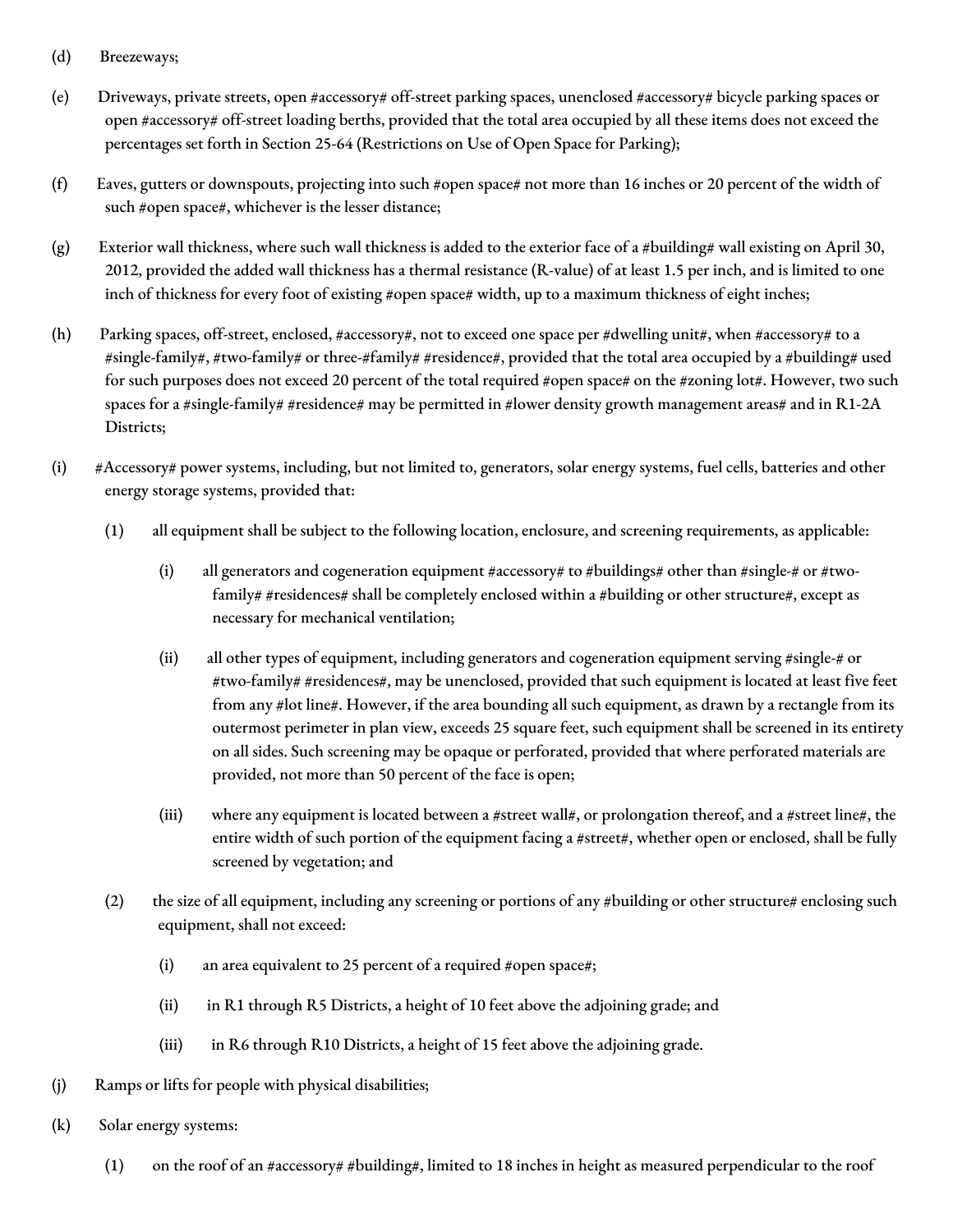surface; or

- (2) on walls existing on April 30, 2012, projecting no more than 10 inches and occupying no more than 20 percent of the surface area of the #building# wall (as viewed in elevation) from which it projects;
- (l) Swimming pools, #accessory#, above-grade structures limited to a height not exceeding eight feet above the level of the #rear yard# or #rear yard equivalent#;
- (m) Terraces, unenclosed, fire escapes or planting boxes, provided that no such items project more than six feet into or over such #open space#.

However, any such #open space# that is part of a required #yard#, #rear yard equivalent# or #court# may contain an obstruction listed in this Section only where such obstruction is permitted, pursuant to Sections 23-44 (Permitted Obstructions in Required Yards or Rear Yard Equivalents) or 23-87 (Permitted Obstructions in Courts), as applicable.

## **23-13 - Balconies**

LAST AMENDED 7/19/1973

## **23-131 - Balconies in R1 through R5 Districts**

LAST AMENDED 2/2/2011

#### R1 R2 R3 R4 R5

In the districts indicated, balconies that are:

- (a) unenclosed except for a parapet not exceeding 3 feet, 8 inches in height, or a railing not less than 50 percent open and not exceeding 4 feet, 6 inches in height; and
- (b) located at or above the floor level of the second #story# provided that such balcony is not lower than seven feet above #curb level# or adjacent natural grade, whichever is higher;

may, as permitted in this Section, project into or over any required open area set forth in the following Sections:

- (1) #front yards#, as defined in Section 12-10 (DEFINITIONS);
- (2) #rear yards# or #rear yard equivalents#, as defined in Section 12-10;
- (3) #open space#, as defined in Section 12-10, excluding:
	- (i) #side yards#, as defined in Section 12-10;
	- (ii) required minimum dimensions of #courts#, as defined in Section 12-10; and as set forth in Section 23-80 (COURT REGULATIONS, MINIMUM DISTANCE BETWEEN WINDOWS AND WALLS OR LOT LINES AND OPEN AREA REQUIRMENTS); and
	- (iii) required distances between #buildings#, as set forth in Section 23-71 (Minimum Distance Between Buildings on a Single Zoning lot).

If the depth of the #front yard# is greater than 12 feet, balconies may project six feet into such #front yard# provided that, in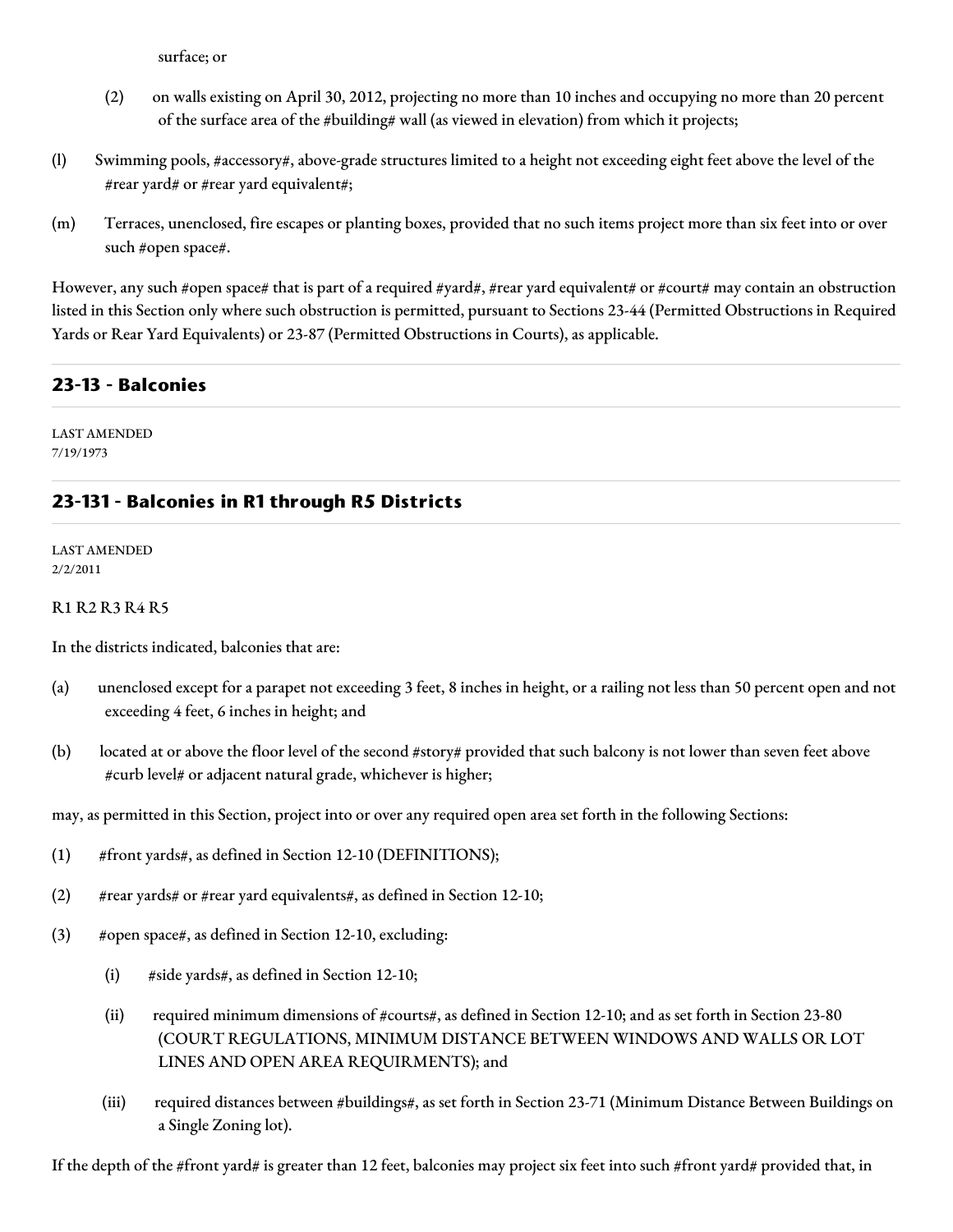R1, R2 or R3 Districts, the aggregate width of such balconies does not exceed 50 percent of the width at that level of the plane surface of the #building# wall from which they project and, in R4 or R5 Districts, such aggregate width does not exceed 67 percent.

If the depth of the #front yard# is 12 feet or less, balconies may project to a distance equal to one-half the depth of such #front yard# provided the aggregate width of such balconies does not exceed 50 percent of the width at that level of the plane surface of the #building# wall from which they project.

Balconies may, by a distance not to exceed eight feet, project into a #rear yard# or other #open space# not specifically excluded in paragraphs (2) and (3) of this Section. At the level of the second #story#, the aggregate width of such balconies is not limited but at the level of the third #story# or higher such aggregate width shall not exceed 50 percent of the width at that level of the plane surface of the #building# wall from which the balconies project.

In addition, balconies may be enclosed by #building# walls provided that at least 33 percent of the perimeter of such balcony is unenclosed except for a parapet not exceeding 3 feet, 8 inches in height, or a railing not less than 50 percent open and not exceeding 4 feet, 6 inches in height. The portion of a balcony enclosed by #building# walls shall not exceed six feet in depth.

## **23-132 - Balconies in R6 through R10 Districts**

LAST AMENDED 2/2/2011

#### R6 R7 R8 R9 R10

In the districts indicated, balconies may project into or over any required open area within a #publicly accessible open area#, a #rear yard#, an #initial setback distance#, any open areas not occupied by towers, any required side or rear setbacks, or any required #open space#, provided that such balcony shall:

- (a) not project by a distance greater than seven feet as measured from the plane surface of the #building# wall from which it projects;
- (b) not project into the minimum required distance between #buildings# on the same #zoning lot#;
- (c) not cover more than 10 percent of the area designated as outdoor recreation space pursuant to Section 28-20 (RECREATION SPACE AND PLANTING AREAS);
- (d) be unenclosed except for a parapet not exceeding 3 feet, 8 inches in height or a railing not less than 50 percent open and not exceeding 4 feet, 6 inches in height. However, such balconies may be recessed into a #building# wall up to a maximum depth of six feet provided that at least 33 percent of the perimeter of such balcony is unenclosed except for a parapet or railing;
- (e) be located at or higher than the floor level of the third #story# of a #building# or at least 20 feet above #curb level#, except that for #buildings# containing #residences# not more than 32 feet in height, such balcony may be located at or higher than the floor level of the second #story# provided that such balcony is located not lower than seven feet above #curb level# or seven feet above natural grade, whichever is higher; and
- (f) have an aggregate width, at the level of any #story#, not exceeding 50 percent of the width at that level of the plane surface of the #building# wall from which it projects.

## **23-14 - Open Space and Floor Area Regulations in R1 Through R5 Districts**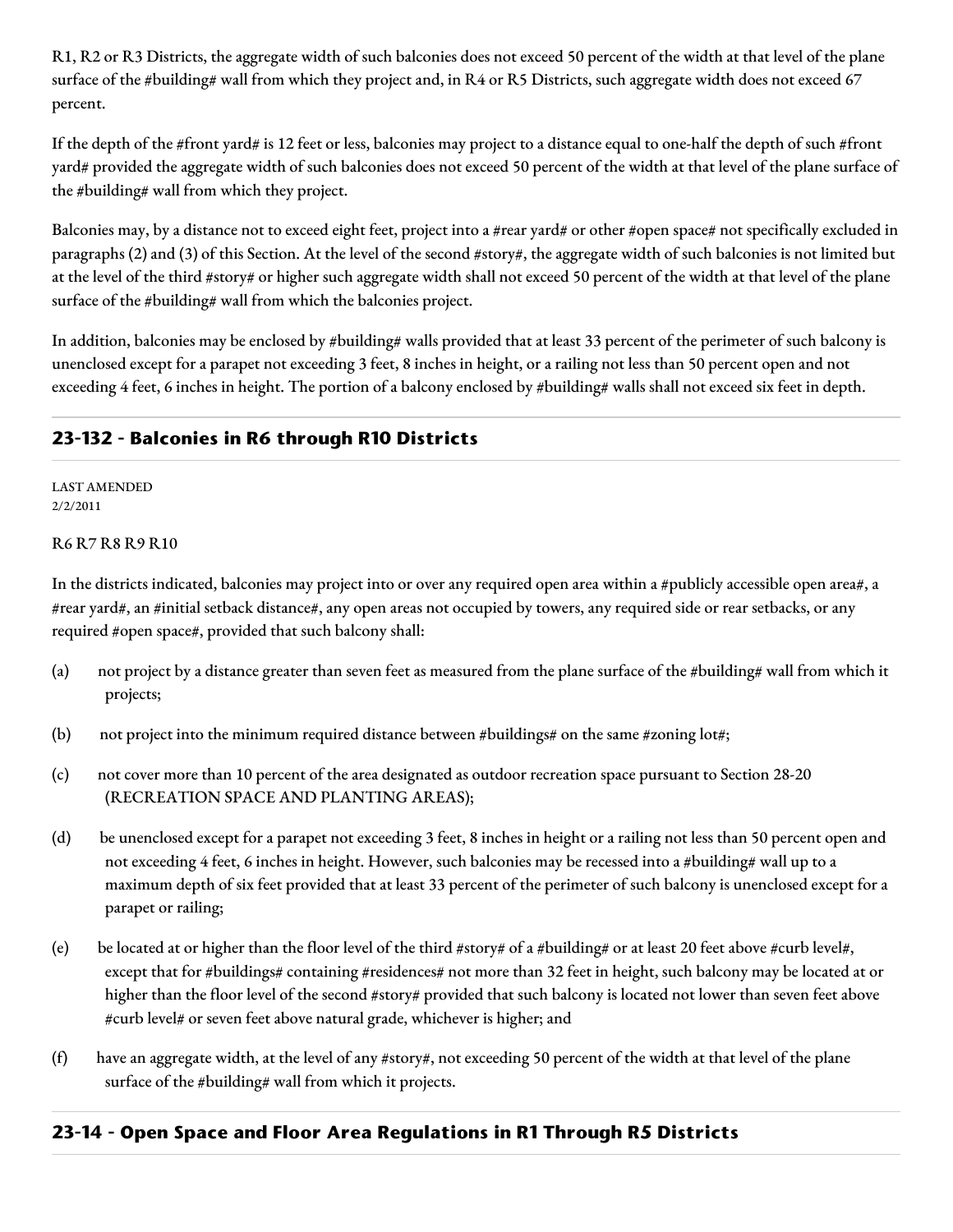#### R1 R2 R3 R4 R5

In the districts indicated for any #zoning lot#, the minimum required #open space# or #open space ratio# shall not be less than set forth in this Section, and the maximum #lot coverage# shall not exceed the #lot coverage# as set forth in this Section. Any given #lot area# or area of #open space# shall be counted only once in determining the #floor area ratio#, the amount of #open space# or the #open space ratio#.

In R1 and R2 Districts without a letter suffix, the #floor area# and #open space# provisions of Section 23-141 shall apply. In R1 and R2 Districts with a letter suffix, and R3, R4 and R5 Districts, the provisions of Section 23-142 shall apply.

In R4 and R5 Districts without a letter suffix, the provisions of Section 23-143 shall apply to #buildings# utilizing the optional provisions for a #predominantly built-up area#. In R3-2, R4 and R5 Districts without a letter suffix, the provisions of Section 23-144 shall apply to #affordable independent residences for seniors#.

For #zoning lots# with #buildings# containing multiple #uses# or multiple #buildings# with different #uses#, the maximum #floor area ratio# for each #use# shall be as set forth in the applicable provisions of this Section, inclusive, or Section 24-10 (FLOOR AREA AND LOT COVERAGE REGULATIONS), inclusive, provided the total of all such #floor area ratios# does not exceed the greatest #floor area ratio# permitted for any such #use# on the #zoning lot#. However, for #zoning lots# providing #affordable independent residences for seniors# and other #residential uses#, the sum of all #floor area# allocated to #uses# other than #affordable independent residences for seniors# on the #zoning lot# shall not exceed the maximum #floor area ratio# permitted for #residential uses# set forth in Sections 23-142 or 23-143, as applicable.

Where #floor area# in a #building# is shared by multiple #uses#, the #floor area# for such shared portion shall be attributed to each #use# proportionately, based on the percentage each #use# occupies of the total #floor area# of the #zoning lot#, less any shared #floor area#.

In addition to complying with the provisions of this Section, all #zoning lots# shall be subject to the provisions set forth in Section 23-22 (Maximum Number of Dwelling Units) as well as all other applicable #bulk# regulations as set forth in this Chapter.

# **23-141 - Open space and floor area regulations in R1 and R2 Districts without a letter suffix**

LAST AMENDED 3/22/2016

R1 R2

In the districts indicated, except R1-2A, R2A and R2X Districts, the minimum required #open space ratio# shall be 150.0, and the maximum #floor area ratio# shall be 0.50.

# **23-142 - Open space and floor area regulations in R1 and R2 Districts with a letter suffix and R3 through R5 Districts**

LAST AMENDED 3/22/2016

R1 R2 R3 R4 R5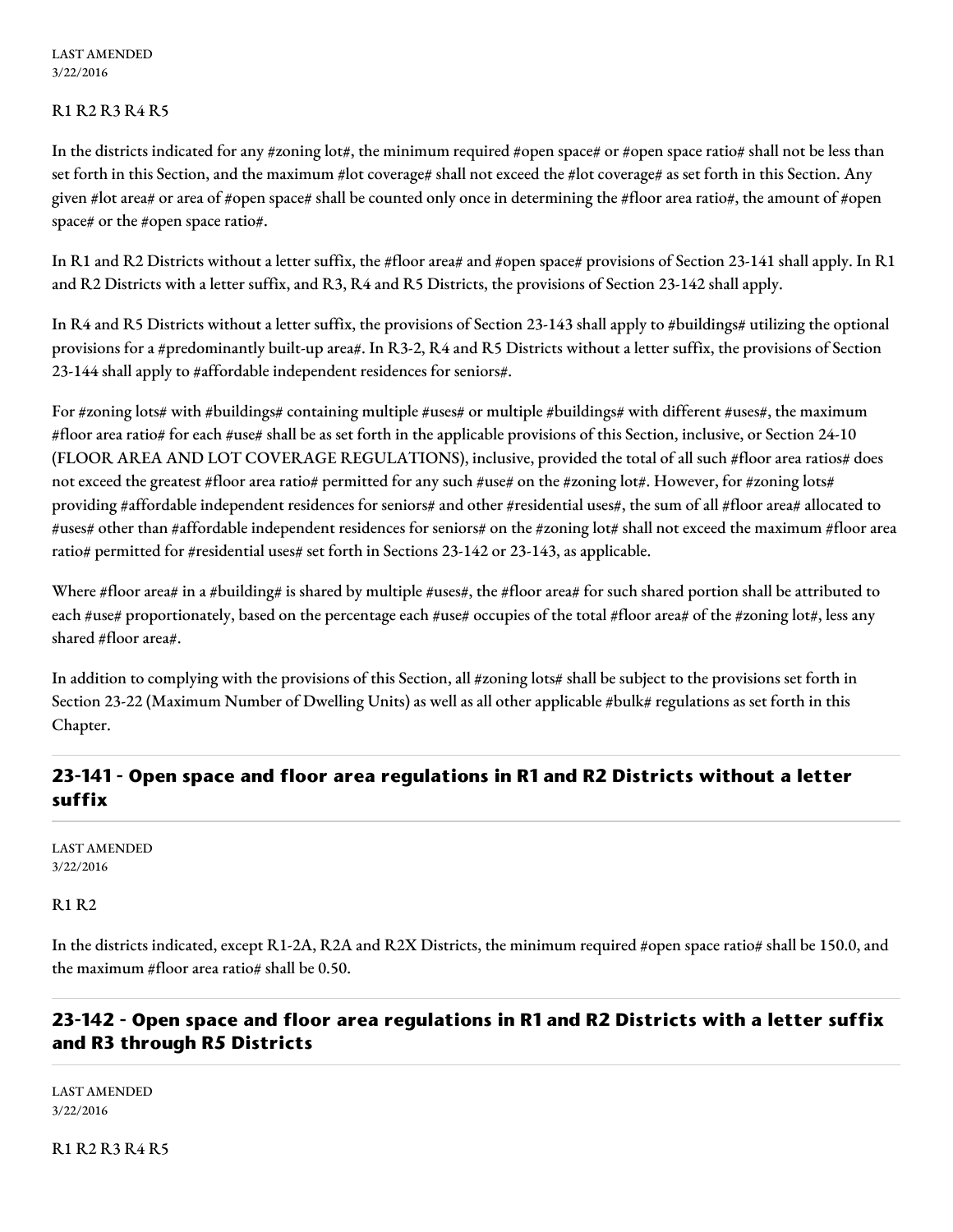In R1 and R2 Districts with a letter suffix and R3 through R5 Districts, the maximum #lot coverage#, minimum #open space# and maximum #floor area ratio# shall be as set forth in the following table:

| District         | Maximum #Lot<br>Coverage# (in percent)  | Minimum Required<br>#Open Space# (in<br>percent) | Maximum #Floor<br>Area Ratio# |
|------------------|-----------------------------------------|--------------------------------------------------|-------------------------------|
| $R1-2A$          | 30                                      | 70                                               | .50                           |
| R2A              | 30                                      | 70                                               | .50                           |
| R2X              | $N/A$ — governed by #yard# requirements |                                                  | .85                           |
| R3-1 R3-2        | 35                                      | 65                                               | .50                           |
| R3AR3X           | $N/A$ — governed by #yard# requirements | .50                                              |                               |
| R <sub>4</sub>   | 45                                      | 55                                               | .75                           |
| <b>R4-1 R4A</b>  | $N/A$ — governed by #yard# requirements | .75                                              |                               |
| R4B              | 55                                      | 45                                               | .90                           |
| R <sub>5</sub>   | 55                                      | 45                                               | 1.25                          |
| R <sub>5</sub> A | $N/A$ — governed by #yard# requirements | 1.10                                             |                               |
| R5B              | 55                                      | 45                                               | 1.35                          |
| R <sub>5</sub> D | $60*$                                   | $40*$                                            | 2.00                          |

For #corner lots#, the maximum #lot coverage# shall be 80 percent and the minimum required #open space# shall be 20 percent

In addition, the following rules shall apply:

(a) In R2X, R3, R4, R4A and R4-1 Districts, except R3, R4A and R4-1 Districts within #lower density growth management areas#, the #floor area ratio# in the table in this Section may be increased by up to 20 percent provided that any such increase in #floor area# is located directly under a sloping roof which rises at least three and one half inches in vertical distance for each foot of horizontal distance and the structural headroom of such #floor area# is between five and eight feet.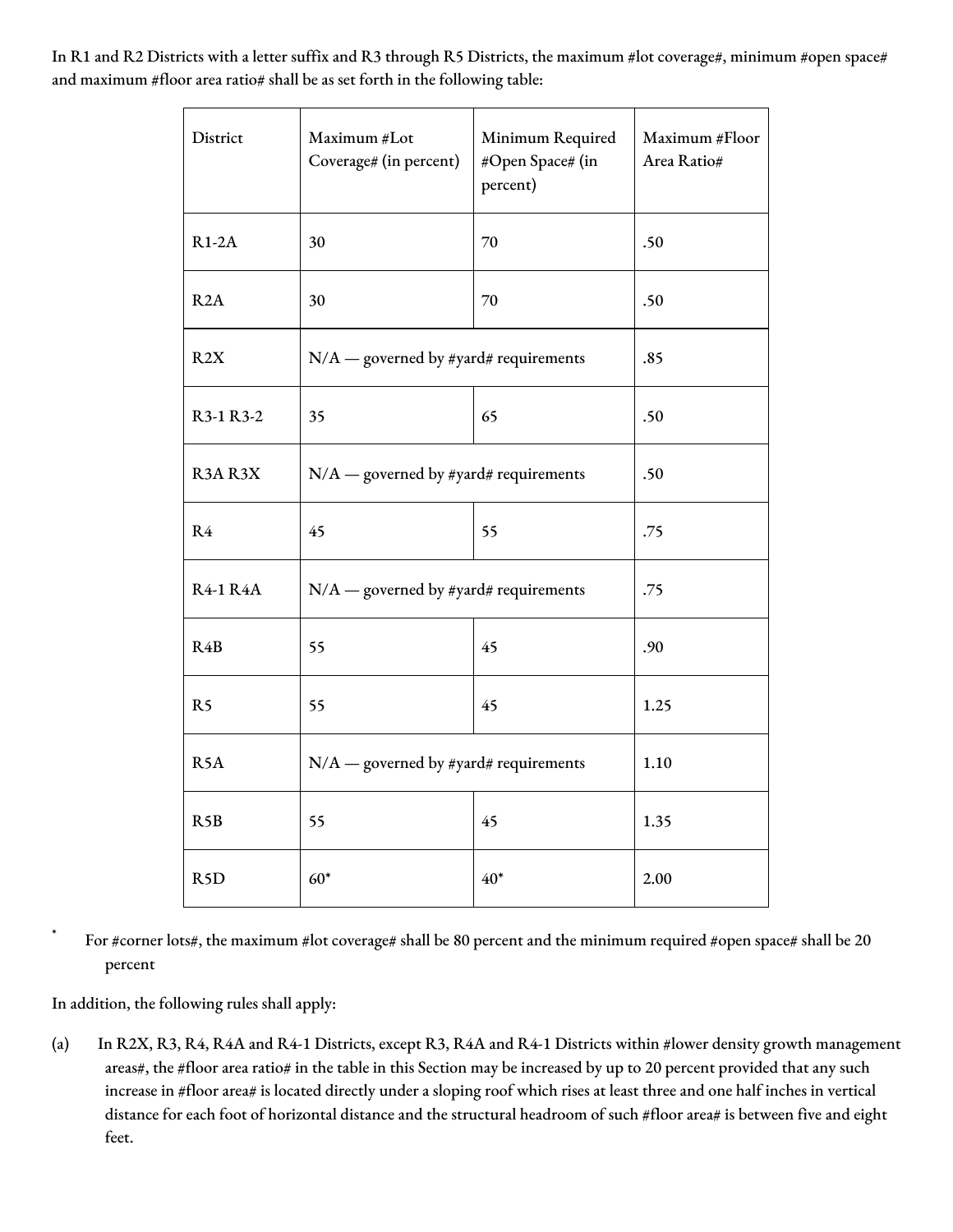- (b) In R3, R4-1 and R4A Districts in #lower density growth management areas#, the #floor area ratio# in the table in this Section may be increased by up to 20 percent provided that any such increase in #floor area# is located in any portion of a #building# covered by a sloping roof that rises at least seven inches in vertical distance for each foot of horizontal distance.
- (c) In R3, R4 and R5 Districts, the permitted #floor area# of a #single-# or #two-family# #detached# or #semi-detached# #residence# #developed# after June 30, 1989, may be increased by up to 300 square feet if at least one enclosed #accessory# off-street parking space is provided in a garage located, wholly or partly, in the #side lot ribbon# pursuant to Sections 23-12 (Permitted Obstructions in Open Space), paragraph (e), 23-441 (Location of garages in side yards of corner lots) or 23-442 (Location of garages in side yards of other zoning lots).
- (d) In R1-2A Districts and in R3, R4-1 and R4A Districts within #lower density growth management areas#, the permitted #floor area# of a #single-# or #two-family# #detached# or #semi-detached# #residence# may be increased by up to 300 square feet for one parking space and up to 500 square feet for two parking spaces provided such spaces are in a garage located, wholly or partly, in the #side lot ribbon# pursuant to Sections 23-12, paragraph (e), 23-441 or 23-442, except that in R1-2A Districts, such parking spaces need not be located in the #side lot ribbon#.
- (e) In R2A Districts, the permitted #floor area# may be increased by up to 300 square feet for a detached garage located in a #rear yard#, except where a parking space is provided within a #building# containing #residences#.
- (f) In R3 Districts, except for #zoning lots# containing #single-#, #two-# or three-#family# #residences#, 50 percent of the required #open space# on a #zoning lot#, except such #open space# in a #front yard#, shall have a minimum dimension of 12 feet and shall not be used for driveways, private streets, open or enclosed #accessory# off-street parking spaces or open or enclosed #accessory# off-street loading berths.
- (g) In R4 and R5 Districts, except for #zoning lots# containing #single-#, #two-# or three-#family# #residences#, 33 percent of the required #open space# on a #zoning lot#, except such #open space# in a #front yard# or, in R5D Districts, the open area between the #street line# and #street wall# of a #building# or its prolongation, shall have a minimum dimension of 12 feet and shall not be used for driveways, private streets, open or enclosed #accessory# off-street parking spaces, or open or enclosed #accessory# off-street loading berths.

# **23-143 - Optional regulations for predominantly built-up areas**

LAST AMENDED 3/22/2016

## R4 R5

In the districts indicated without a letter suffix, the maximum #floor area ratio# and #lot coverage# and the minimum required #open space# for any #zoning lot# utilizing the special optional regulations of a #predominantly built-up area# are set forth in the following table:

| District       | Maximum #Lot<br>Coverage# (in<br>percent) | Minimum Required<br>#Open Space# (in<br>percent) | Maximum #Floor<br>Area Ratio# |
|----------------|-------------------------------------------|--------------------------------------------------|-------------------------------|
| R <sub>4</sub> | 55                                        | 45                                               | 1.35                          |
| R <sub>5</sub> | 55                                        | 45                                               | 1.65                          |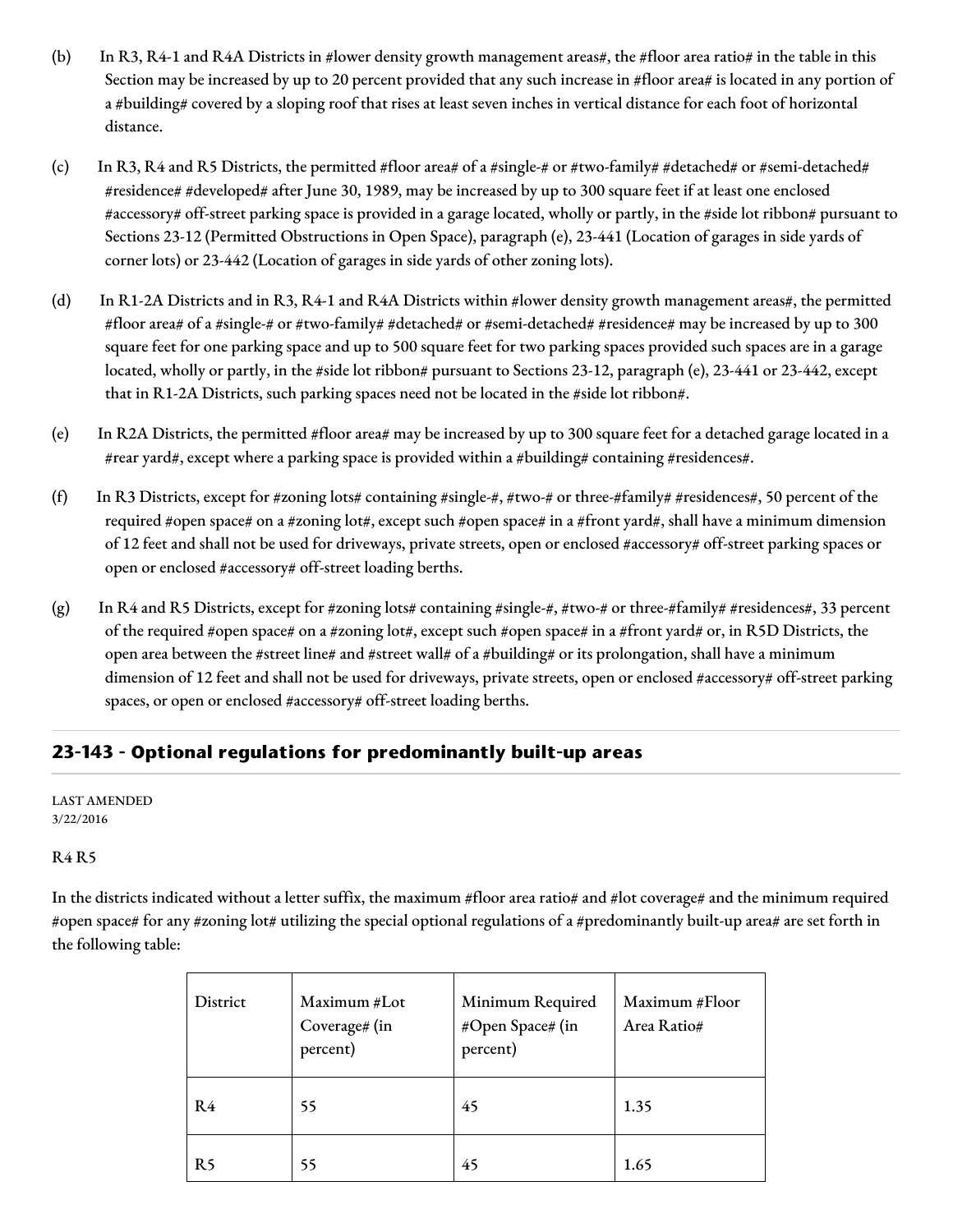## **23-144 - Affordable independent residences for seniors**

LAST AMENDED 3/22/2016

#### R3-2 R4 R5

In the districts indicated, except R4-1, R4A, R4B, R5A, R5B and R5D Districts, the maximum #lot coverage# and maximum #floor area ratio# for #affordable independent residences for seniors# shall be as set forth in the table in this Section.

In R5D Districts, the #open space# and #floor area# regulations set forth in Section 23-142 (Open space and floor area regulations in R1 and R2 Districts with a letter suffix and R3 through R5 Districts) shall apply to #affordable independent residences for seniors#.

MAXIMUM FLOOR AREA RATIO FOR AFFORDABLE INDEPENDENT RESIDENCES FOR SENIORS IN R3-2, R4 AND R5 DISTRICTS

| District       | Maximum #Lot<br>Coverage# (in<br>percent) | Maximum #Floor<br>Area Ratio# |
|----------------|-------------------------------------------|-------------------------------|
| $R3-2$         | 35                                        | 0.95                          |
| R <sub>4</sub> | 45                                        | 1.29                          |
| R <sub>5</sub> | 55                                        | 1.95                          |

## **23-15 - Open Space and Floor Area Regulations in R6 Through R10 Districts**

LAST AMENDED 3/22/2016

#### R6 R7 R8 R9 R10

In the districts indicated, for any #zoning lot#, the minimum required #open space# or #open space ratio# shall not be less than set forth in this Section, and the maximum #lot coverage# shall not exceed the #lot coverage# as set forth in this Section. Any given #lot area# or area of #open space# shall be counted only once in determining the #floor area ratio#, the amount of #open space# or the #open space ratio#.

In R6A, R6B, R7A, R7B, R7D, R7X, R8A, R8B, R8X, R9A, R9D, R9X, R10A or R10X Districts, any #building# containing #residences# shall comply with the #floor area ratio# and #lot coverage# regulations for #Quality Housing buildings# set forth in Section 23-153 (For Quality Housing buildings).

In R6, R7, R8, R9 and R10 Districts without a letter suffix, #buildings# containing #residences# may be #developed# or #enlarged# pursuant to the basic #floor area# and #open space# regulations set forth in Section 23-151 (Basic regulations for R6 though R9 Districts) or 23-152 (Basic regulations for R10 Districts), as applicable, or the regulations for #Quality Housing buildings# set forth in Section 23-153.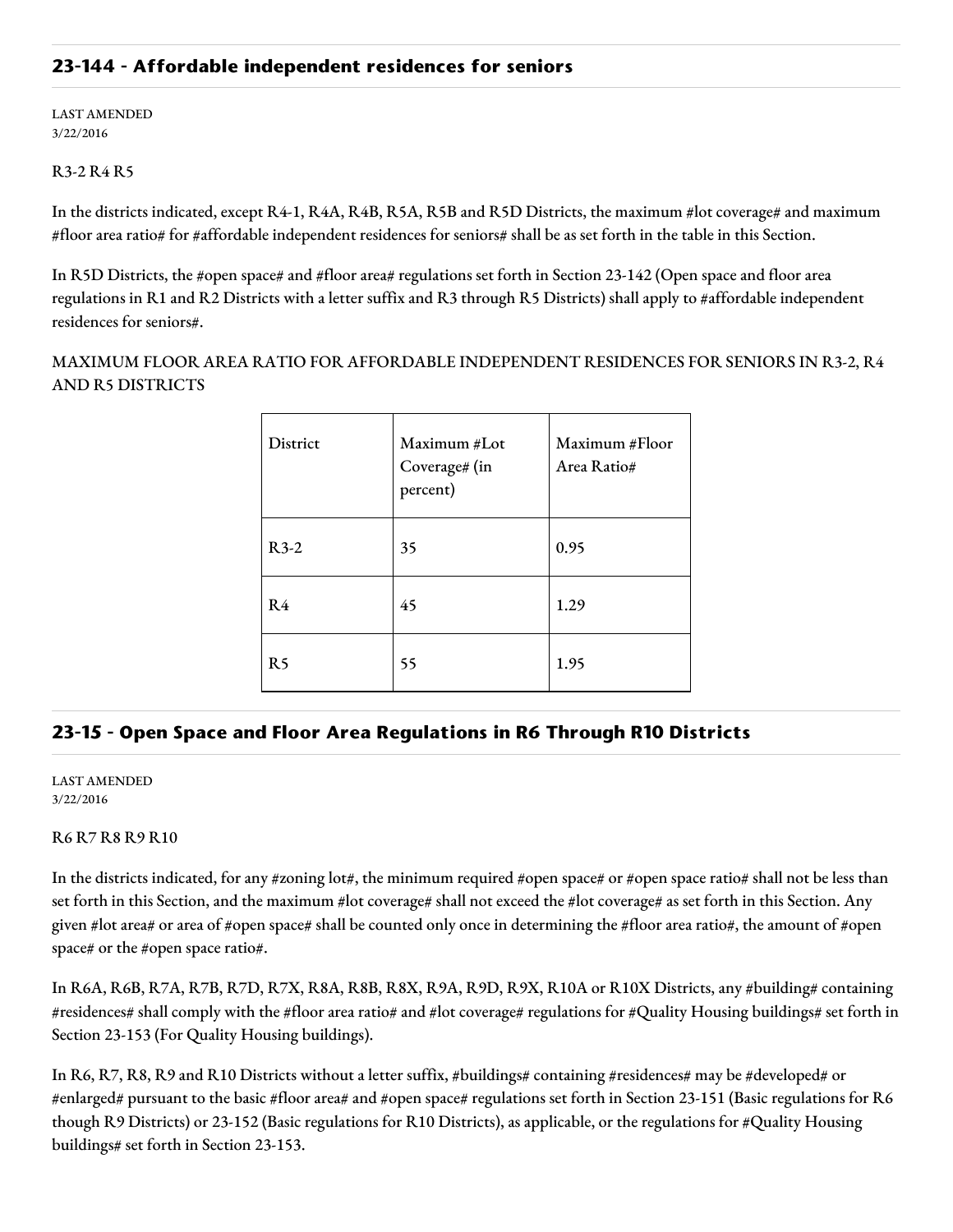All #Quality Housing buildings# shall also comply with additional provisions set forth in Article II, Chapter 8.

The applicable #floor area ratio# for the district may be increased for #buildings# on #zoning lots# containing #affordable housing# or #affordable independent residences for seniors#, pursuant to Sections 23-154 (Inclusionary Housing) or 23-155 (Affordable independent residences for seniors), as applicable.

Special #lot coverage# provisions for shallow #zoning lots#, and #interior# or #through lots# within 100 feet of corners or located along the short dimension of the #block# are set forth in Section 23-156 (Special lot coverage provisions for certain interior or through lots).

For #zoning lots# with #buildings# containing multiple #uses# or multiple #buildings# with different #uses#, the maximum #floor area ratio# for each #use# shall be as set forth in the applicable provisions of this Section, inclusive, or Section 24-10 (FLOOR AREA AND LOT COVERAGE REGULATIONS), inclusive, provided the total of all such #floor area ratios# does not exceed the greatest #floor area ratio# permitted for any such #use# on the #zoning lot#.

However, for #zoning lots# providing #affordable independent residences for seniors# and other #residential uses#, the total #floor area# allocated to #uses# other than #affordable independent residences for seniors# on the #zoning lot# shall not exceed the maximum #floor area ratio# permitted for #residential uses# set forth in Sections 23-151 or 23-153, as applicable. Furthermore, for such #zoning lots# providing #affordable independent residences for seniors# and other #residential uses# within R10 Districts or within #Inclusionary Housing designated areas#, the maximum #floor area ratio# on the #zoning lot# shall not exceed the base #floor area ratio# for the Inclusionary Housing Program set forth in Section 23-154 for the applicable district. Such base #floor area ratio# may be increased to the maximum #floor area ratio# set forth in such Section only through the provision of #affordable housing# pursuant to Section 23-90 (INCLUSIONARY HOUSING). #Zoning lots# used exclusively for #affordable independent residences for seniors# within R10 Districts or within #Inclusionary Housing designated areas# shall remain subject to the maximum #floor area ratios# set forth in Section 23-155.

#### Illustrative Examples

The following examples, although not part of the Zoning Resolution, are included to demonstrate the application of the #floor area# regulations to #zoning lots# with multiple #uses#, including #affordable independent residences for seniors#.

#### EXAMPLE 1

A #zoning lot# with a #lot area# of 50,000 square feet is being #developed# in an R7A District. The owner would like to include #residential uses# (other than #affordable independent residences for seniors#), #community facility# #uses# and #affordable independent residences for seniors# on the #zoning lot#.

Pursuant to Section 23-15 and Section 24-161, when #residential uses# and #community facility# #uses# are mixed on the same #zoning lot#, the maximum permitted #floor area# for each individual #use# shall be the amount set forth in Section 23-15 for #residential uses# (in R6 through R10 Districts), and the amount set forth in Section 24-11 for #community facility# #uses#. The sum of any combination of these #uses# cannot exceed the highest permitted #floor area# for a #use# provided on the #zoning lot#.

Individually, the permitted #residential# #floor area ratio# (except for #affordable independent residences for seniors#) is 4.0, pursuant to Section 23-153, the permitted #community facility# #floor area ratio# is 4.0, pursuant to Section 24-11, and the permitted #floor area ratio# for #affordable independent residences for seniors# is 5.01, pursuant to Section 23-155. The highest permitted #floor area# on the #zoning lot#, 5.01, is assigned to #affordable independent residences for seniors#, meaning that the maximum #floor area# on the #zoning lot# would be 250,500 square feet.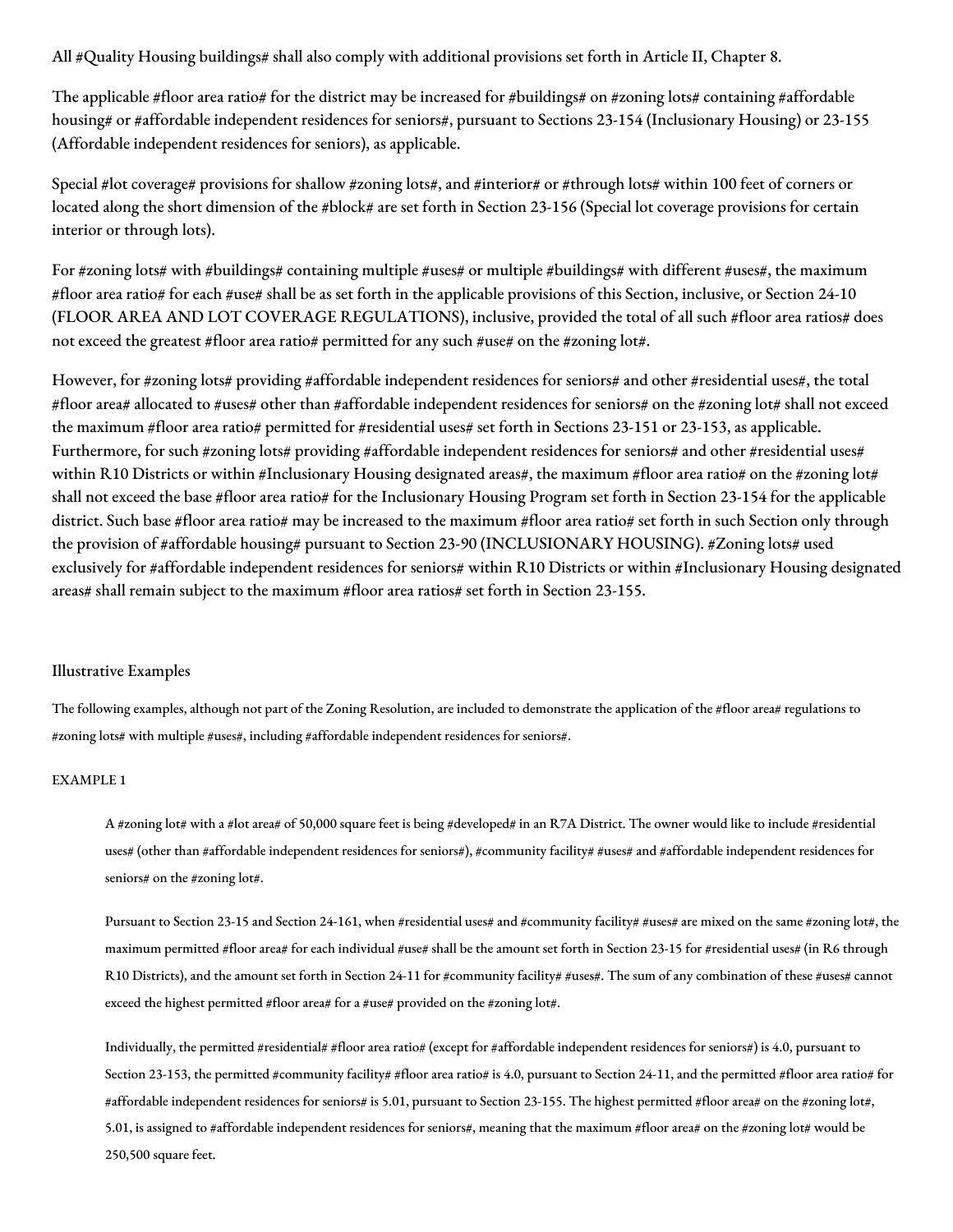In addition, pursuant to Section 23-15, when other #residential uses# are mixed with #affordable independent residences for seniors# on the same #zoning lot#, the #floor area# allocated to such other #residential uses# cannot exceed the maximum #residential# #floor area ratio# of 4.0, or 200,000 square feet, as set forth in Section 23-153. In addition, pursuant to Section 24-161, the sum of all #residential# #floor area# including both the #affordable independent residences for seniors# and other #residential uses# - cannot exceed the #floor area ratio# for #affordable independent residences for seniors#, which is the highest permitted #residential# #floor area ratio#. Any #community facility# #use# provided on the #zoning lot# will reduce the amount of #residential# #floor area# or #affordable independent residences for seniors# #floor area# on the #zoning lot#, or both.

Based on these mixing rules, the owner decides to construct the following: a 50,500 square foot #building# (1.01 #floor area ratio#) containing only an #affordable independent residence for seniors# and a second 200,000 square foot #building# with 50,000 square feet (1.0 #floor area ratio#) allocated to #community facility# #uses# and 150,000 square feet (3.0 #floor area ratio#) of #residential uses# (other than #affordable independent residences for seniors#).

In this second #building#, at a later time the #community facility# #floor area# could be #converted# to #residential# #floor area#, but under no conditions could the #building# containing #affordable independent residences for seniors# be changed to a #residence# not subject to the restrictions encompassed in the definition of #affordable independent residence for seniors# in Section 12-10.

#### EXAMPLE 2

A #zoning lot# within 100 feet of a #wide street# with a #lot area# of 50,000 square feet is being #developed# in an R7-2 District. The owner would like to include #affordable independent residences for seniors#, other #residential uses# and #community facility# #uses# on the #zoning lot#.

Pursuant to Sections 23-15 and 24-161, when #residential uses# and #community facility# #uses# are mixed on the same #zoning lot#, the maximum permitted #floor area# for each individual #use# shall be that set forth in Section 23-151 through 23-155 for #residential uses# in R6 through R10 Districts, and that set forth in Section 24-11 for #community facility# #uses#. The sum of any combination of these #uses# cannot exceed the highest permitted #floor area# for a #use# provided on the #zoning lot#.

Individually, the permitted #residential# #floor area ratio#, except for #affordable independent residences for seniors#, is 4.0 for a #Quality Housing building# pursuant to Section 23-153; the permitted #community facility# #floor area ratio# is 6.5 pursuant to Section 24-11; and the permitted #floor area ratio# for #affordable independent residences for seniors# is 5.01 pursuant to Section 23-155. The highest permitted #floor area ratio# on the #zoning lot# (6.5) is assigned to #community facility# #uses#, meaning the maximum #floor area# on the #zoning lot# would be 325,000 square feet. The owner wishes to provide 20 percent of #floor area# on the #zoning lot# as #affordable independent residences for seniors#, to utilize the additional height permitted pursuant to Section 23-664, and also wishes to maximize the amount of #residential uses# that can be constructed on the #zoning lot#. The owner will allocate the remaining #floor area ratio# on the #zoning lot# to #community facility uses#.

According to these priorities, a #floor area ratio# of 1.3 (6.5 x 20 percent), or 65,000 square feet, would be allocated to #affordable independent residences for seniors#. Pursuant to Section 23-15, when other #residential uses# are mixed with #affordable independent residences for seniors#, the #floor area# allocated to the other #residential uses# cannot exceed the #residential# #floor area ratio# and, pursuant to Section 24- 161, the sum of both the #affordable independent residences for seniors# and the other #residential uses# cannot exceed the highest permitted #residential# #floor area ratio# of 5.01, which is the #floor area ratio# for #affordable independent residences for seniors#. This calculation would result in a #floor area ratio# of 3.71 (5.01 - 1.3 of #floor area ratio#), or 185,500 square feet being allocated to #residential uses# other than #affordable independent residences for seniors#. The remaining #floor area# on the #zoning lot#, which is to be allocated to #community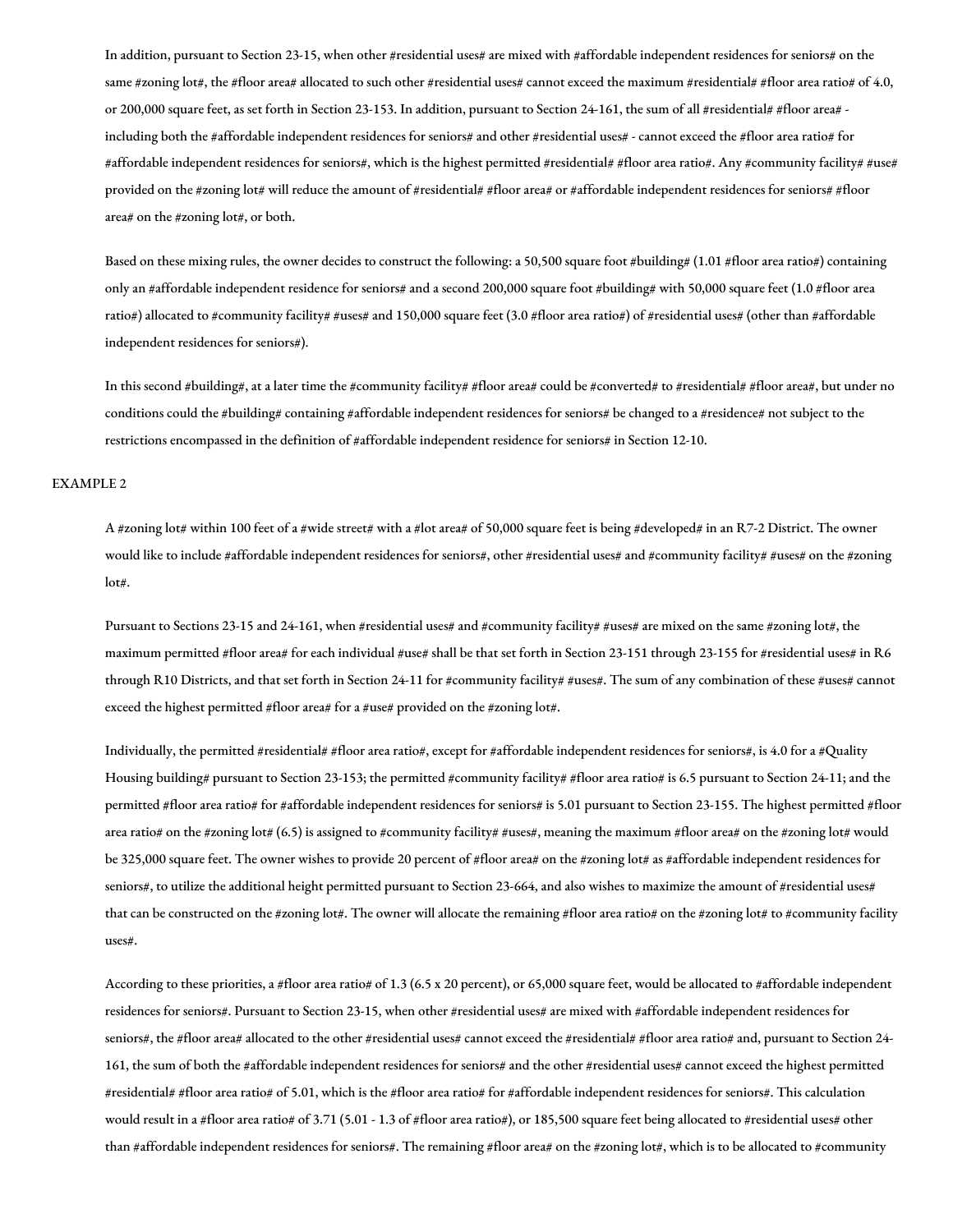facility# #uses#, would be equivalent to the difference between the #affordable independent residence for seniors floor area ratio# of 5.01 and the #community facility# #floor area ratio# of 6.5, which is a #floor area ratio# of 1.49, or 74,500 square feet.

Based on these figures, the owner decides to construct a 185,500 square foot or 3.71 #floor area ratio building# containing only #residential uses# (other than #affordable independent residences for seniors#) and a second 139,500 square foot, or 2.79 #floor area ratio# #building#, containing the #affordable independent residences for seniors# and #community facility# #uses#.

At a later time, the #floor area# allocated to #residences# in the first #building# can be converted to #community facility# #uses#, but in no event can the #residential# #floor area# be increased, because the maximum #floor area ratio# permitted for this #uses# has already been achieved. Similarly, under no conditions can the #floor area# in the #building# containing #affordable independent residences for seniors# be increased without reducing the amount of other #residential uses# contained within the first #building#.

Where #floor area# in a #building# is shared by multiple #uses#, the #floor area# for such shared portion shall be attributed to each #use# proportionately, based on the percentage each #use# occupies of the total #floor area# of the #zoning lot#, less any shared #floor area#.

In addition to complying with the provisions Section 23-15, all #zoning lots# shall be subject to the provisions set forth in Section 23-22 (Maximum Number of Dwelling Units) as well as all other applicable #bulk# regulations as set forth in this Chapter.

## **23-151 - Basic regulations for R6 through R9 Districts**

LAST AMENDED 3/22/2016

#### R6 R7 R8 R9

In the districts indicated without a letter suffix, the minimum required #open space ratio# and the maximum #floor area ratio# for any #zoning lot# shall be determined by the #height factor# of such #zoning lot# as set forth in this Section.

#### MINIMUM REQUIRED OPEN SPACE RATIO AND MAXIMUM FLOOR AREA RATIO

R6 through R9 Districts

|                                                      | In R6 Districts                          |                                     | In R7 Districts                          |                                     | In R8 Districts                          |                                  | In R9 Districts                          |                                     |
|------------------------------------------------------|------------------------------------------|-------------------------------------|------------------------------------------|-------------------------------------|------------------------------------------|----------------------------------|------------------------------------------|-------------------------------------|
| For #zoning<br>lots# with a<br>#height<br>factor# of | Min.<br>Req.<br>#Open<br>Space<br>Ratio# | Max.<br># $Floor$<br>Area<br>Ratio# | Min.<br>Req.<br>#Open<br>Space<br>Ratio# | Max.<br># $Floor$<br>Area<br>Ratio# | Min.<br>Req.<br>#Open<br>Space<br>Ratio# | Max.<br>#Floor<br>Area<br>Ratio# | Min.<br>Req.<br>#Open<br>Space<br>Ratio# | Max.<br># $Floor$<br>Area<br>Ratio# |
| $\mathbf{1}$                                         | 27.5                                     | 0.78                                | 15.5                                     | 0.87                                | 5.9                                      | 0.94                             | 1.0                                      | 0.99                                |
| 2                                                    | 28.0                                     | 1.28                                | 16.0                                     | 1.52                                | 6.2                                      | 1.78                             | 1.4                                      | 1.95                                |
| 3                                                    | 28.5                                     | 1.62                                | 16.5                                     | 2.01                                | 6.5                                      | 2.51                             | 1.8                                      | 2.85                                |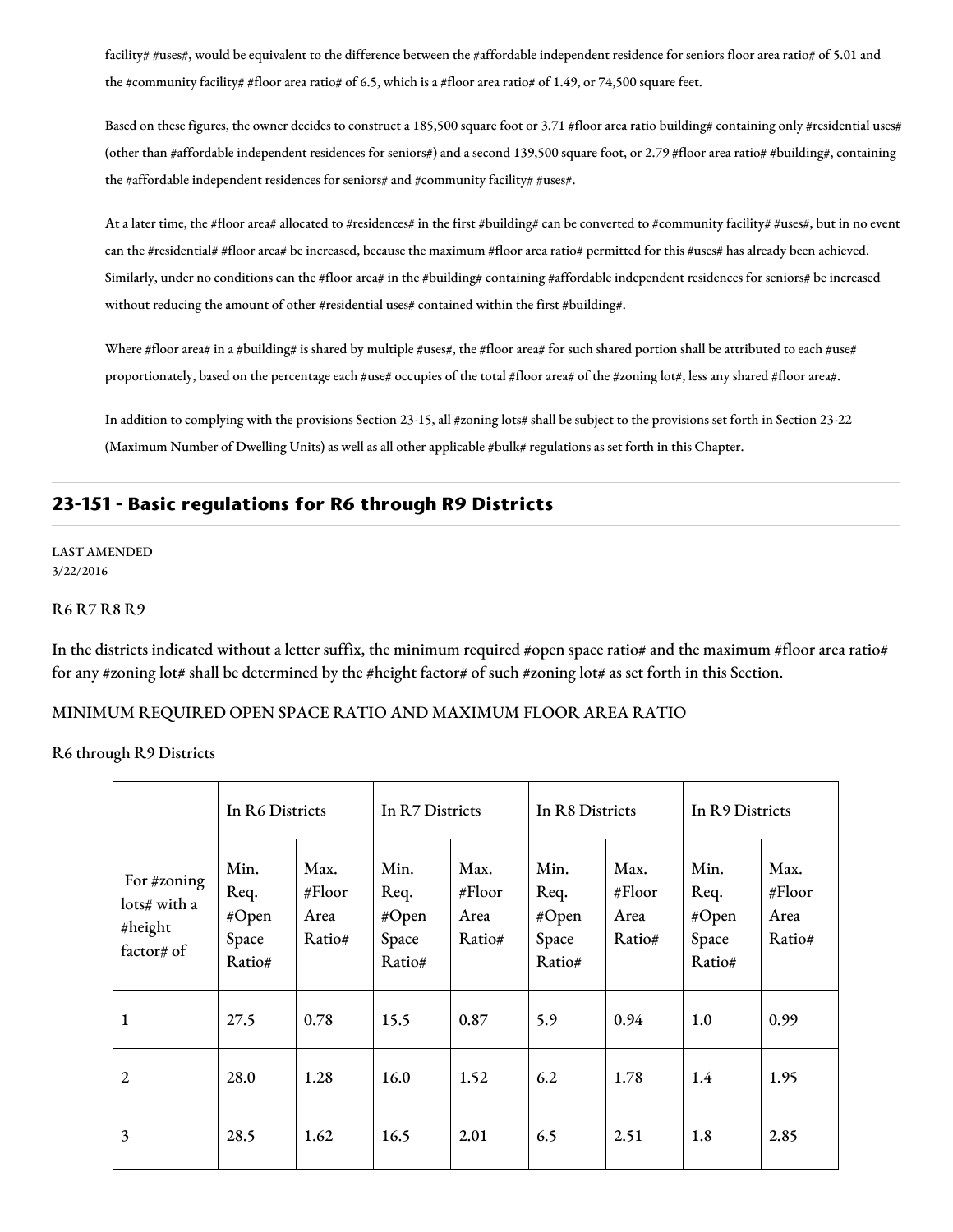| $\overline{4}$ | 29.0 | 1.85 | 17.0 | 2.38 | 6.8     | 3.14 | 2.2     | 3.68 |
|----------------|------|------|------|------|---------|------|---------|------|
| 5 <sup>5</sup> | 29.5 | 2.02 | 17.5 | 2.67 | 7.1     | 3.69 | 2.6     | 4.42 |
| 6              | 30.0 | 2.14 | 18.0 | 2.88 | 7.4     | 4.15 | 3.0     | 5.08 |
| $\overline{7}$ | 30.5 | 2.23 | 18.5 | 3.05 | $7.7\,$ | 4.55 | 3.4     | 5.65 |
| 8              | 31.0 | 2.30 | 19.0 | 3.17 | 8.0     | 4.88 | 3.8     | 6.13 |
| 9              | 31.5 | 2.35 | 19.5 | 3.27 | 8.3     | 5.15 | 4.2     | 6.54 |
| 10             | 32.0 | 2.38 | 20.0 | 3.33 | 8.6     | 5.38 | 4.6     | 6.85 |
| 11             | 32.5 | 2.40 | 20.5 | 3.38 | 8.9     | 5.56 | 5.0     | 7.09 |
| 12             | 33.0 | 2.42 | 21.0 | 3.41 | 9.2     | 5.71 | 5.4     | 7.30 |
| 13             | 33.5 | 2.43 | 21.5 | 3.42 | 9.5     | 5.81 | 5.8     | 7.41 |
| 14             | 34.0 | 2.43 | 22.0 | 3.44 | 9.8     | 5.92 | 6.2     | 7.52 |
| 15             | 34.5 | 2.43 | 22.5 | 3.42 | 10.1    | 5.95 | 6.6     | 7.52 |
| 16             | 35.0 | 2.42 | 23.0 | 3.41 | 10.4    | 5.99 | $7.0\,$ | 7.52 |
| $17\,$         | 35.5 | 2.42 | 23.5 | 3.40 | 10.7    | 6.02 | 7.4     | 7.52 |
| 18             | 36.0 | 2.40 | 24.0 | 3.38 | 11.0    | 6.02 | 7.8     | 7.46 |
| 19             | 36.5 | 2.39 | 24.5 | 3.36 | 11.3    | 6.02 | 8.2     | 7.41 |
| 20             | 37.0 | 2.38 | 25.0 | 3.33 | 11.6    | 6.02 | 8.6     | 7.35 |
| 21             | 37.5 | 2.36 | 25.5 | 3.30 | 11.9    | 5.99 | 9.0     | 7.25 |

For #zoning lots# with #height factors# greater than 21, the minimum required #open space ratio# shall be as set forth in the following table: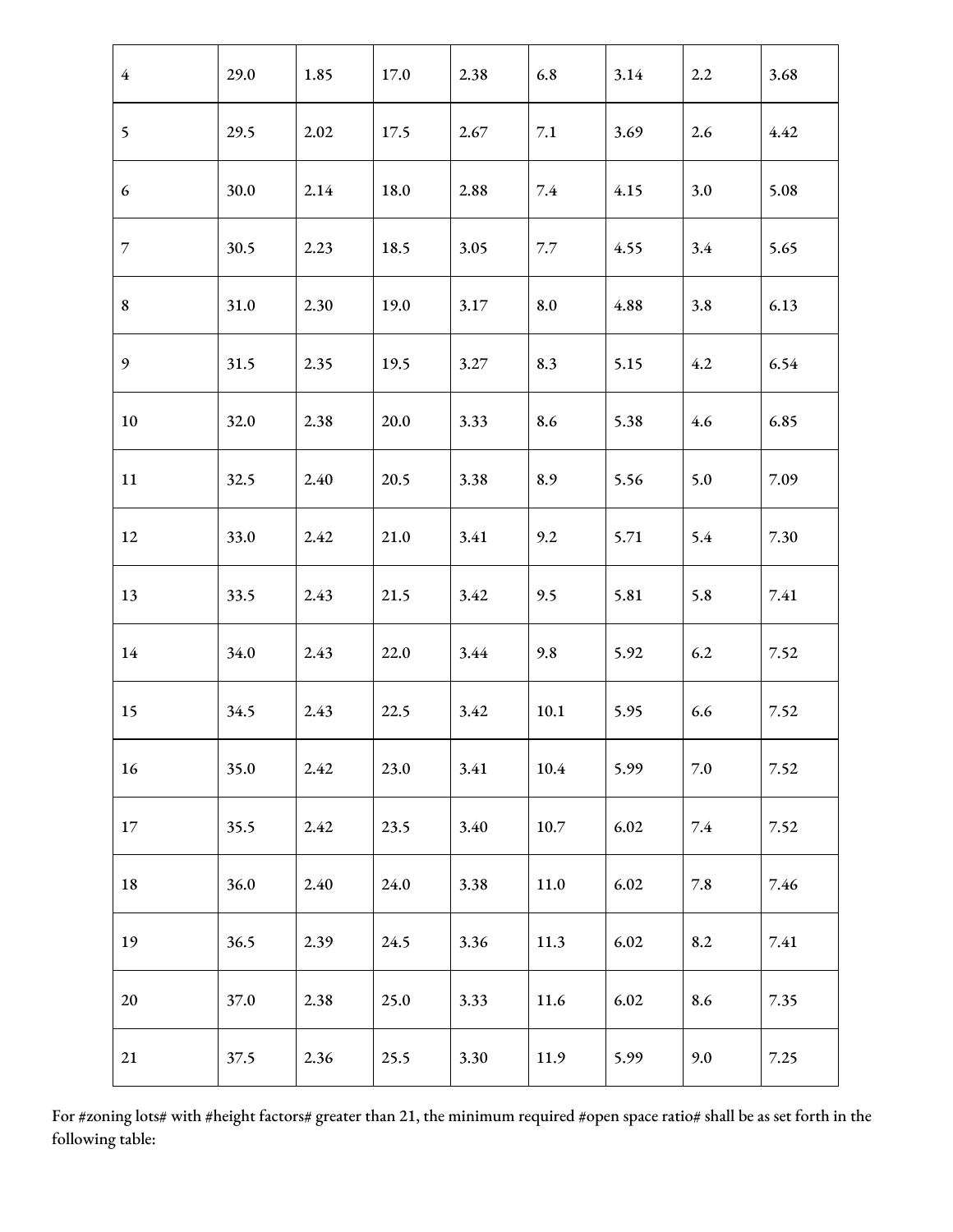#### OPEN SPACE RATIO FOR HIGH BUILDINGS

| District       | Minimum Required<br>#Open Space Ratio# at<br>#Height Factor# of 21 | Additional Required #Open<br>Space Ratio# for each Additional<br>#Height Factor# |
|----------------|--------------------------------------------------------------------|----------------------------------------------------------------------------------|
| R <sub>6</sub> | 37.5                                                               | 0.5                                                                              |
| R7             | 25.5                                                               | 0.5                                                                              |
| R8             | 11.9                                                               | 0.3                                                                              |
| R <sub>9</sub> | 9.0                                                                | 0.4                                                                              |

For these #zoning lots#, the maximum #floor area ratio# shall be such as can be attained at the required #open space ratio# for the #height factor#.\*

The #floor area ratio# attainable at a given #height factor# and a given #open space ratio# may be computed from the following formula:



# **23-152 - Basic regulations for R10 Districts**

LAST AMENDED 3/22/2016

In R10 Districts, the #floor area ratio# on a #zoning lot# shall not exceed 10.0.

Notwithstanding any other provision of this Resolution, the maximum #floor area ratio# shall not exceed 12.0.

## **23-153 - For Quality Housing buildings**

LAST AMENDED 9/7/2017

R6 R7 R8 R9 R10

In the districts indicated, for #Quality Housing buildings#, the maximum #floor area ratio# and maximum #residential# #lot coverage# for #interior lots# or #through lots# shall be as set forth in the table in this Section. The maximum #residential# #lot coverage# for a #corner lot# shall be 100 percent.

#### MAXIMUM LOT COVERAGE AND FLOOR AREA RATIO FOR QUALITY HOUSING BUILDINGS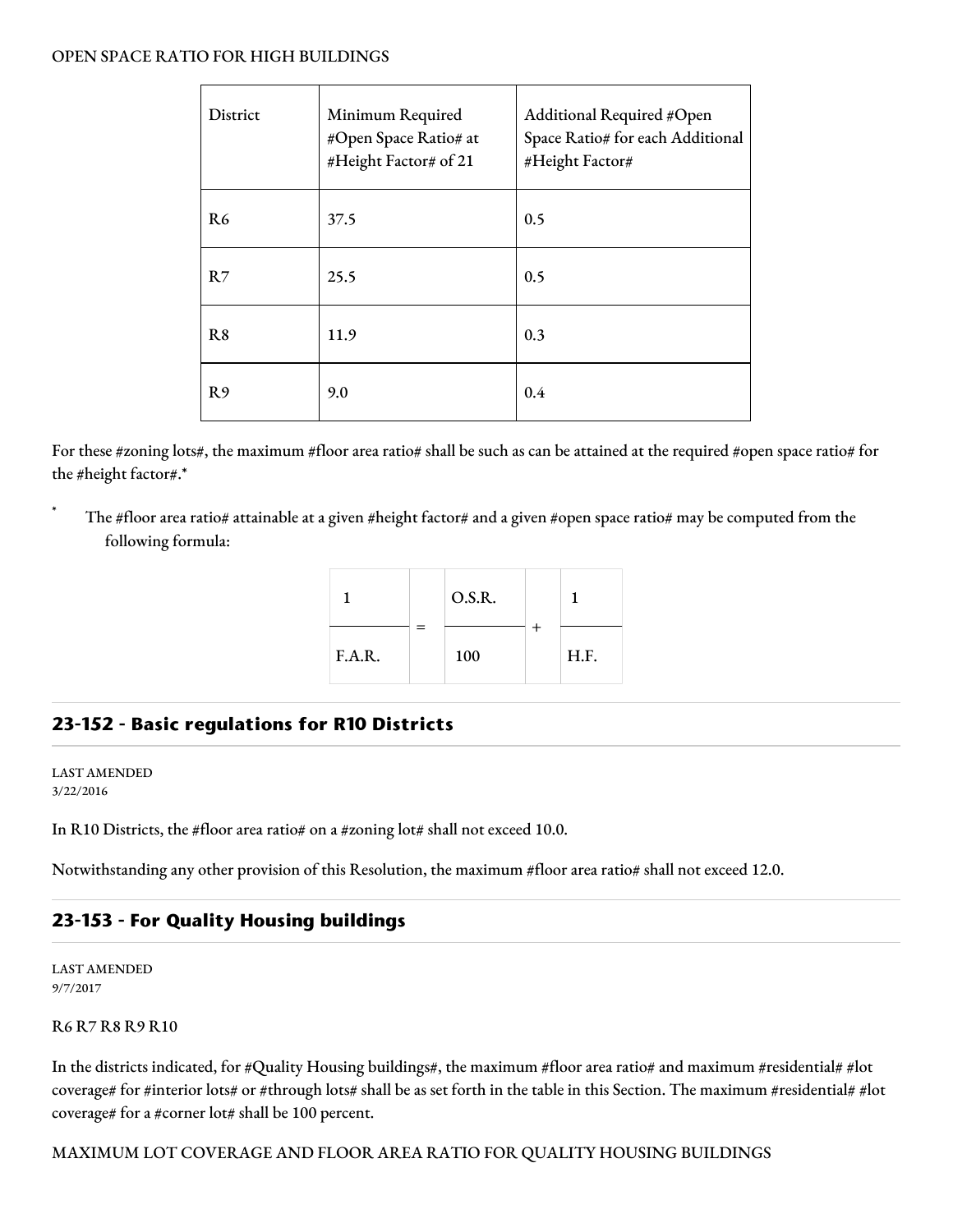| District           | Maximum #Lot Coverage# for<br>an #Interior Lot# or #Through<br>Lot# (in percent) | Maximum #Floor Area<br>Ratio# |
|--------------------|----------------------------------------------------------------------------------|-------------------------------|
| R <sub>6</sub>     | 60                                                                               | 2.20                          |
| R6 <sup>2</sup>    | 60                                                                               | 2.43                          |
| $R6^{1,3}$ R6A R7B | 65                                                                               | 3.00                          |
| R6B                | 60                                                                               | 2.00                          |
| R7                 | 65                                                                               | 3.44                          |
| $R7^1 R7A$         | 65                                                                               | 4.00                          |
| R7D                | 65                                                                               | 4.20                          |
| R7X                | 70                                                                               | 5.00                          |
| R8 R8A R8X         | 70                                                                               | 6.02                          |
| R8 <sup>1</sup>    | 70                                                                               | 7.20                          |
| R8B                | $70\,$                                                                           | 4.00                          |
| R9R9A              | 70                                                                               | 7.52                          |
| R9D R9X            | 70                                                                               | 9.00                          |
| R10                | $70\,$                                                                           | 10.00                         |

1 for #zoning lots#, or portions thereof, located within 100 feet of a #wide street# in R6, R7 or R8 Districts without a letter suffix outside the #Manhattan Core#

2 for #zoning lots# in an R6 District inside the #Manhattan Core# located within 100 feet of a #wide street#

3 for #zoning lots# in an R6 District without a letter suffix the maximum #lot coverage# for any #MIH development# utilizing the height and setback provisions of paragraph (c) of Section 23-664 in Mandatory Inclusionary Housing Program Area 1, as of May 24, 2017 in Community District 9 in the Borough of the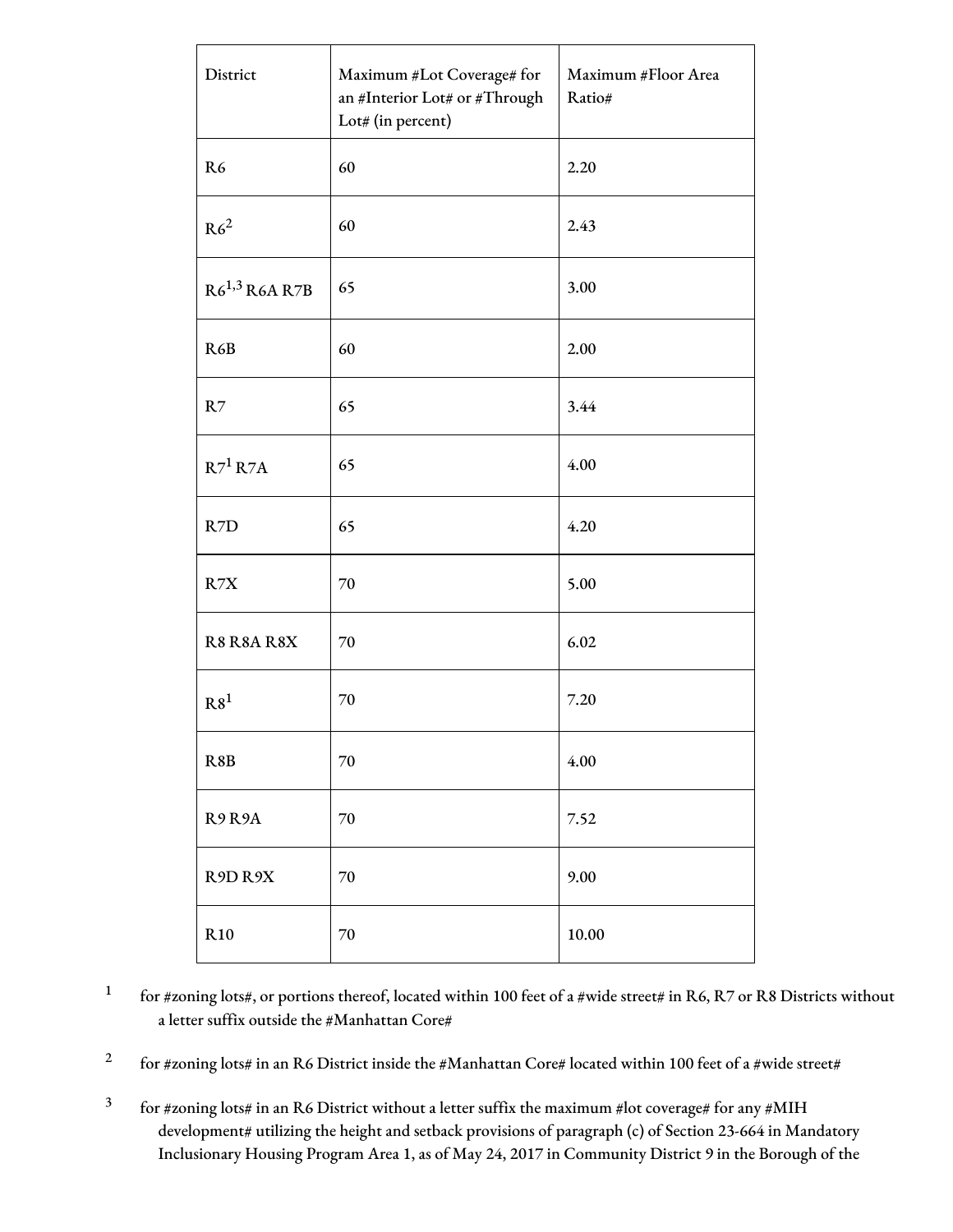Bronx and in Mandatory Inclusionary Housing Program Area 2, as of September 7, 2017, in Community District 14 in the Borough of Queens.

## **23-154 - Inclusionary Housing**

#### LAST AMENDED 2/14/2018

For #developments# or #enlargements# providing #affordable housing# pursuant to the Inclusionary Housing Program, as set forth in Section 23-90, inclusive, the maximum #floor area ratio# permitted in R10 Districts outside of #Inclusionary Housing designated areas# shall be as set forth in paragraph (a) of this Section, and the maximum #floor area ratio# in the #Inclusionary Housing designated areas# existing on March 22, 2016, shall be as set forth in paragraph (b) of this Section. Special provisions for specified #Inclusionary Housing designated areas# are set forth in paragraph (c) of this Section. Special #floor area# provisions for #zoning lots# in #Mandatory Inclusionary Housing areas# are set forth in paragraph (d) of this Section. The maximum #lot coverage# shall be as set forth in Section 23-153 (For Quality Housing buildings) for the applicable zoning district. For the purpose of this Section, defined terms include those set forth in Sections 12-10 and 23-911.

(a) R10 Districts outside of #Inclusionary Housing designated areas#

The #residential# #floor area ratio# of a #compensated zoning lot# may be increased from a base #floor area ratio# of 10.0 to a maximum #floor area ratio# of 12.0 at the rate set forth in this Section, if such #compensated zoning lot# provides #affordable housing# that is restricted to #low income floor area#.

For each square foot of #floor area# provided for a type of #affordable housing# listed in the table in this paragraph (a), the #floor area# of the #compensated zoning lot# may be increased by the amount of square feet set forth in the table, as applicable. Any #generating site# for which #public funding# has been received within the 15 years preceding the #regulatory agreement date#, or for which #public funding# is committed to be provided subsequent to such date, shall be deemed to be provided with #public funding#.

#### OPTIONS

| Without #public funding# | #New construction affordable housing#<br>or #substantial rehabilitation affordable<br>housing#                                       | 3.5<br>2.0 |  |
|--------------------------|--------------------------------------------------------------------------------------------------------------------------------------|------------|--|
|                          | #Preservation affordable housing#                                                                                                    |            |  |
| With #public funding#    | #New construction affordable housing#,<br>#substantial rehabilitation affordable<br>housing# or #preservation affordable<br>housing# | 1.25       |  |

#### (b) #Inclusionary Housing designated areas#

The #residential# #floor area# of a #zoning lot# may not exceed the base #floor area ratio# set forth in the table in this paragraph (b), except that such #floor area# may be increased on a #compensated zoning lot# by 1.25 square feet for each square foot of #low income floor area# provided, up to the maximum #floor area ratio# specified in the table, as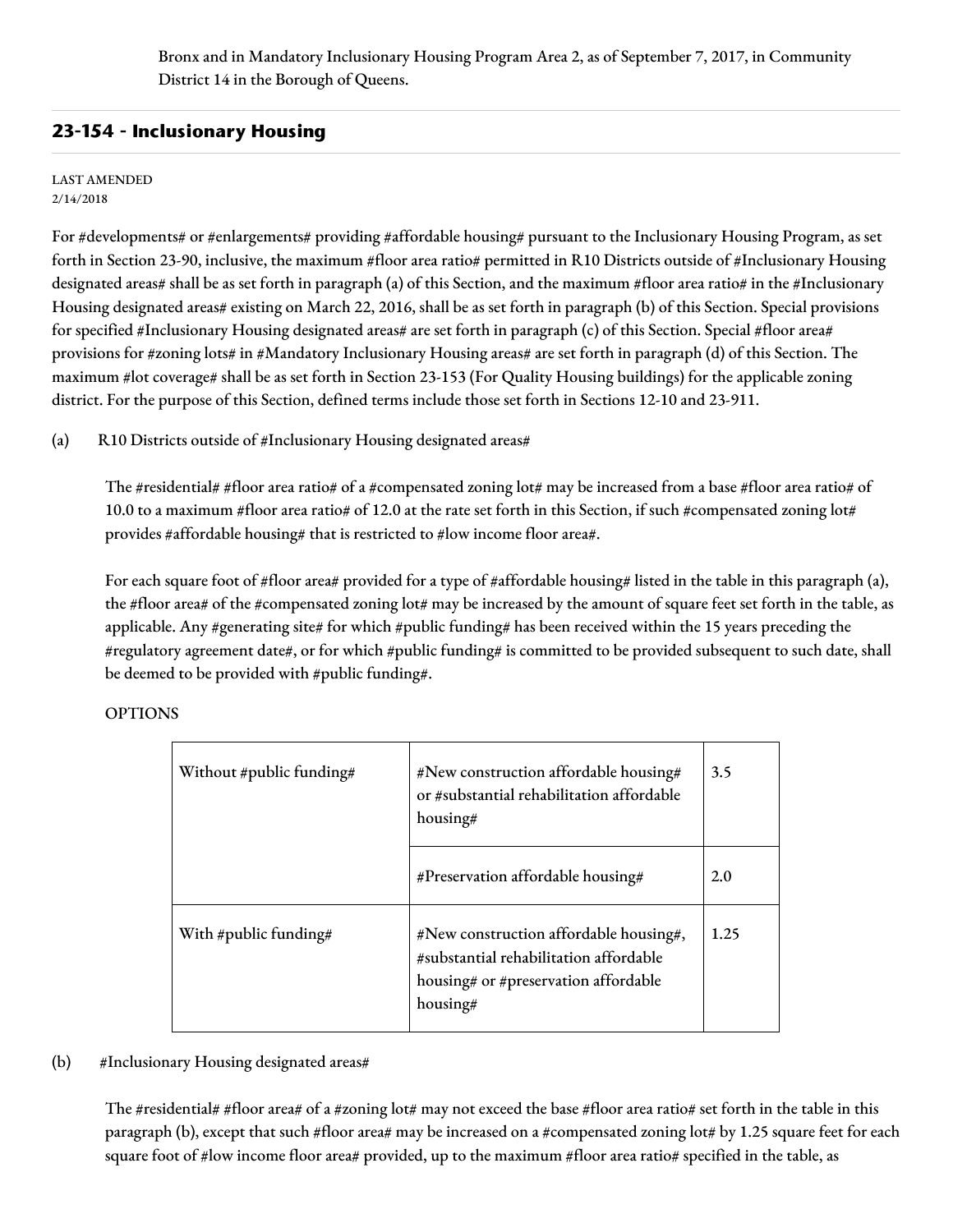applicable. However, the amount of #low income floor area# required to receive such #floor area compensation# need not exceed 20 percent of the total #floor area#, exclusive of ground floor non-#residential# #floor area# on the #compensated zoning lot#.

#### MAXIMUM RESIDENTIAL FLOOR AREA RATIO

| District              | Base #floor area<br>ratio# | Maximum #floor area<br>ratio# |
|-----------------------|----------------------------|-------------------------------|
| R6B                   | 2.00                       | 2.20                          |
| R6 <sup>1</sup>       | 2.20                       | 2.42                          |
| $R6^2 R6A R7-2^1$     | 2.70                       | 3.60                          |
| R7A R7-2 <sup>2</sup> | 3.45                       | 4.60                          |
| R7-3                  | 3.75                       | 5.0                           |
| R7D                   | 4.20                       | 5.60                          |
| R7X                   | 3.75                       | 5.00                          |
| R8                    | 5.40                       | 7.20                          |
| R <sub>9</sub>        | 6.00                       | 8.00                          |
| R <sub>9</sub> A      | 6.50                       | 8.50                          |
| R9D                   | 7.5                        | 10.0                          |
| R9X                   | 7.3                        | 9.70                          |
| R10                   | 9.00                       | 12.00                         |

1 for #zoning lots#, or portions thereof, beyond 100 feet of a #wide street#

- 2 for #zoning lots#, or portions thereof, within 100 feet of a #wide street#
- (c) Special provisions for specified #Inclusionary Housing designated areas#
	- (1) Optional provisions for #large-scale general developments# in C4-6 or C5 Districts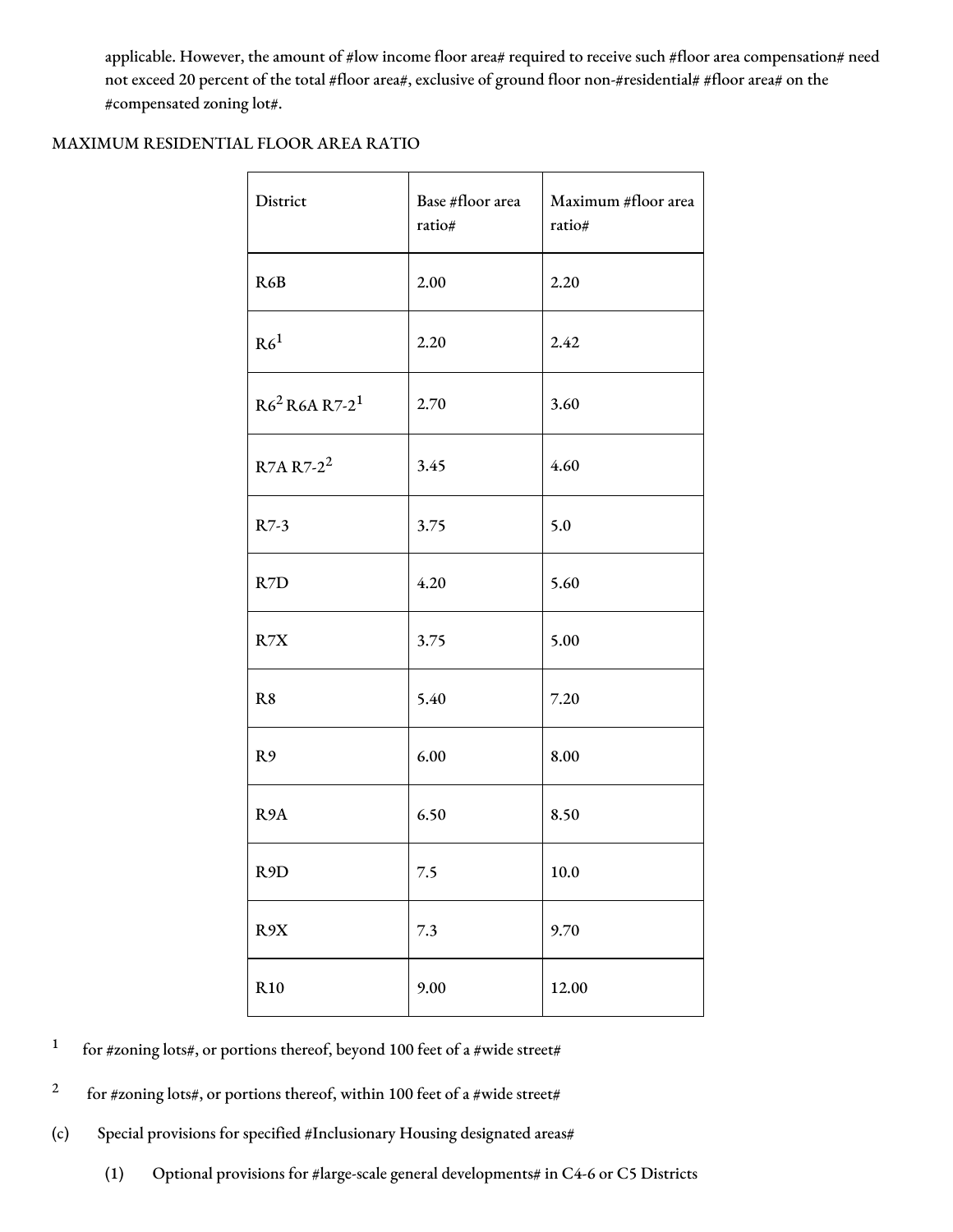Within a #large-scale general development# in a C4-6 or C5 District, the special optional regulations as set forth in this paragraph  $(c)(1)$ , inclusive, modify the provisions of paragraph  $(b)$  of this Section:

- (i) The #residential# #floor area# of a #development# or #enlargement# may be increased by 0.833 square feet for each one square foot of #moderate income floor area#, or by 0.625 square feet for each one square foot of #middle income floor area#, provided that for each square foot of such #floor area compensation# there is one square foot of #floor area compensation#, pursuant to paragraph (b) of this Section;
- (ii) However, the amount of #affordable housing# required to receive such #floor area compensation# need not exceed the amounts specified in this paragraph,  $(c)(1)(ii)$ . If #affordable housing# is provided for both #low income# and #moderate income households#, the amount of #moderate income floor area# need not exceed 15 percent of the total #floor area#, exclusive of ground floor non-#residential# #floor area#, on the #zoning lot#, provided that the amount of #low income floor area# is at least 10 percent of the total #floor area#, exclusive of ground floor non-#residential# #floor area#, on the #zoning lot#. If #affordable housing# is provided for both #middle income households# and #low income households#, the amount of #middle income floor area# need not exceed 20 percent of the total #floor area#, exclusive of ground floor non-#residential# #floor area#, on the #zoning lot#, provided that the amount of #low income floor area# is at least 10 percent of the total #floor area#, exclusive of ground floor non- #residential# #floor area#, on the #zoning lot#.

For the purposes of this paragraph,  $(c)(1)$ , inclusive, #low income floor area# may be considered #moderate income floor area# or #middle income floor area#, and #moderate income floor area# may be considered #middle income floor area#.

(2) Special provisions for #large-scale general developments# in Community District 1 in the Borough of Queens

Special provisions shall apply to #zoning lots# within a #large-scale general development# that contains R6B, R7A and R7-3 Districts within an #Inclusionary Housing designated area#, as follows:

- (i) For #zoning lots#, or portions thereof, that are located within R6B, R7A or R7-3 Districts, the base #floor area ratio# set forth in paragraph (b) of this Section shall not apply. No #residential# #development# or #enlargement# shall be permitted unless #affordable floor area# is provided pursuant to the provisions of this paragraph. The amount of #low-income floor area# provided shall equal no less than 10 percent of the #floor area# on such #zoning lot#, excluding any ground floor non-#residential# #floor area#, #floor area# within a #school#, or any #floor area# increase resulting from the provision of a #FRESH food store# and the amount of #moderate-income floor area# provided shall equal no less than 15 percent of the #floor area# on such #zoning lot#, excluding any ground floor non-#residential# #floor area#, #floor area# within a #school#, or any #floor area# increase resulting from the provision of a #FRESH food store#. For the purposes of this paragraph (c)(2)(i), inclusive, #low income floor area# may be considered #moderate income floor area#; and
- (ii) The amount of #affordable floor area# utilizing #public funding# that may count toward satisfying the #affordable floor area# required in paragraph (c)(2)(i) of this Section shall be determined in accordance with procedures prescribed by the City Planning Commission pursuant to the provisions of Section 74- 743 (Special provisions for bulk modification).
- (3) Special provisions for #compensated zoning lots#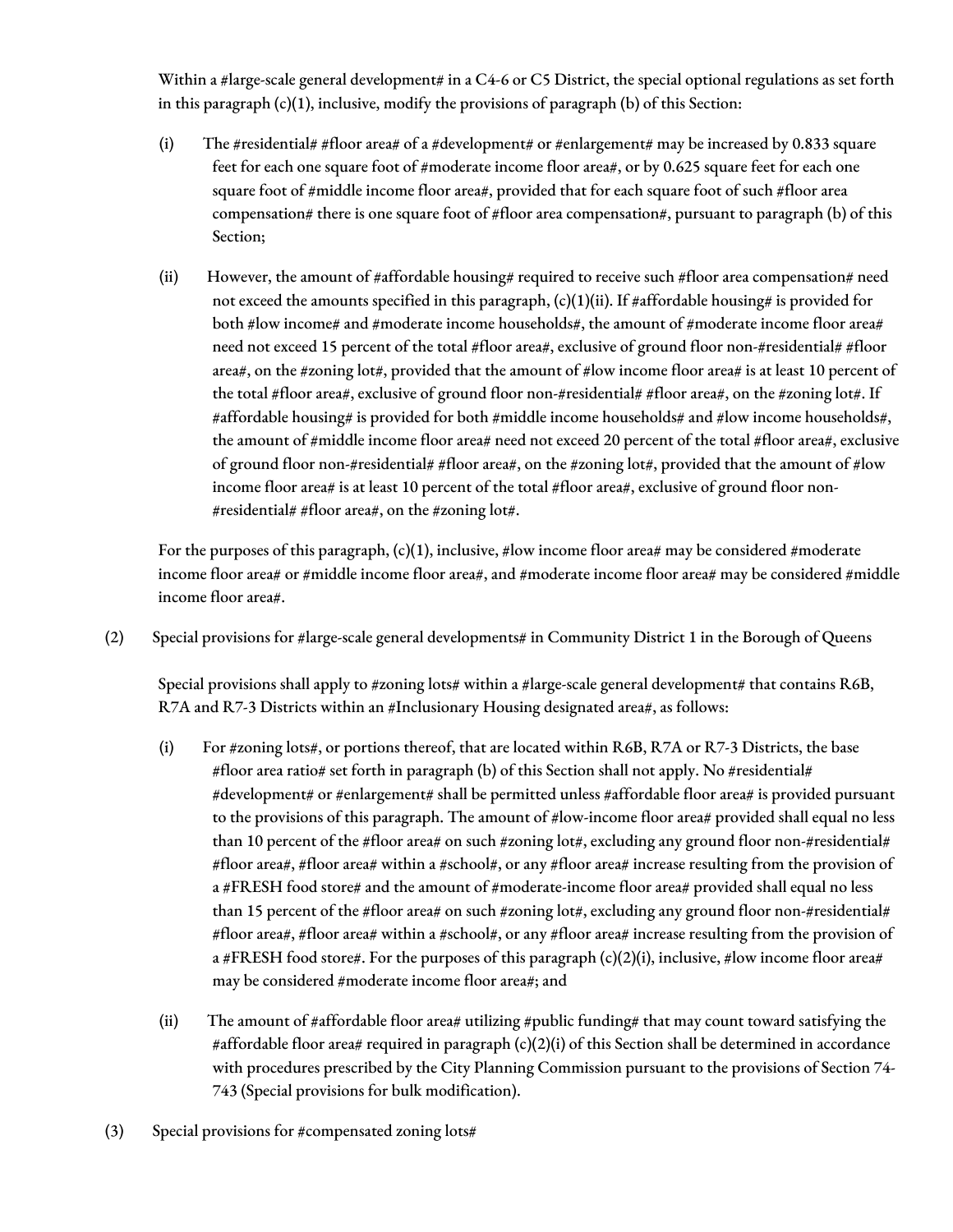Special provisions shall apply to #compensated zoning lots# located within:

- (i) R6, R7-3 and R8 Districts on #waterfront blocks# in #Inclusionary Housing designated areas# within Community District 1, Borough of Brooklyn, as set forth in Section 62-352; or
- (ii) the #Special Hudson Yards District#, #Special Clinton District# and #Special West Chelsea District#, as set forth in Sections 93-23, 96-21 and 98-26, respectively.
- (d) Special #floor area# provisions for #zoning lots# in #Mandatory Inclusionary Housing areas#

For #zoning lots# in #Mandatory Inclusionary Housing areas#, the following provisions shall apply:

(1) Affordable housing requirement

Except where permitted by special permit of the Board of Standards and Appeals pursuant to Section 73-624 (Reduction or modification of Mandatory Inclusionary Housing requirements), or as provided in paragraph (d) (4) of this Section 23-154, no #residential# #development#, #enlargement# or #conversion# from non-#residential# to #residential use# shall be permitted unless #affordable housing#, as defined in Section 23-911 (General definitions) is provided or a contribution is made to the #affordable housing fund#, as defined in Section 23-911, pursuant to the provisions set forth in paragraph  $(d)(3)(i)$  through  $(d)(3)(v)$  and  $(d)(5)$  of this Section, inclusive.

(2) Maximum #floor area ratio#

The maximum #floor area ratio# for the applicable zoning district in #Inclusionary Housing designated areas# set forth in paragraph (b) of this Section shall apply to the applicable zoning district in a #Mandatory Inclusionary Housing area#, except:

- (i) in an R6 District, without a letter suffix, the maximum #floor area ratio# shall be 3.6 in the following areas:
	- (a) Mandatory Inclusionary Housing Program Area 1, as of May 24, 2017, in Community District 9 in the Borough of the Bronx; and
	- (b) Mandatory Inclusionary Housing Program Area 2, as of September 7, 2017, in Community District 14 in the Borough of Queens.
- (ii) in an R7-1 or R7-2 District, the maximum #floor area ratio# shall be 4.6, except that the maximum #floor area ratio# for an R7-2 District in a #Mandatory Inclusionary Housing area# in Community District 5, Borough of Brooklyn, mapped on or before April 20, 2016, shall be as set forth in paragraph (b) of this Section;
- (iii) in an R7-3 or R7X District, the maximum #floor area ratio# shall be 6.0; and
- (iv) in an R9-1 District the maximum #floor area ratio# shall be 9.0.

In addition, in R6, R7-1, R7-2, R8 and R9 Districts without a letter suffix, where the basic height and setback requirements are utilized pursuant to paragraph (b) of Section 23-952, the maximum #floor area ratio# shall be determined in accordance with the provisions of Section 23-151 (Basic regulations for R6 through R9 Districts).

For any #development#, #enlargement# or #conversion# from non-#residential# to #residential use# that is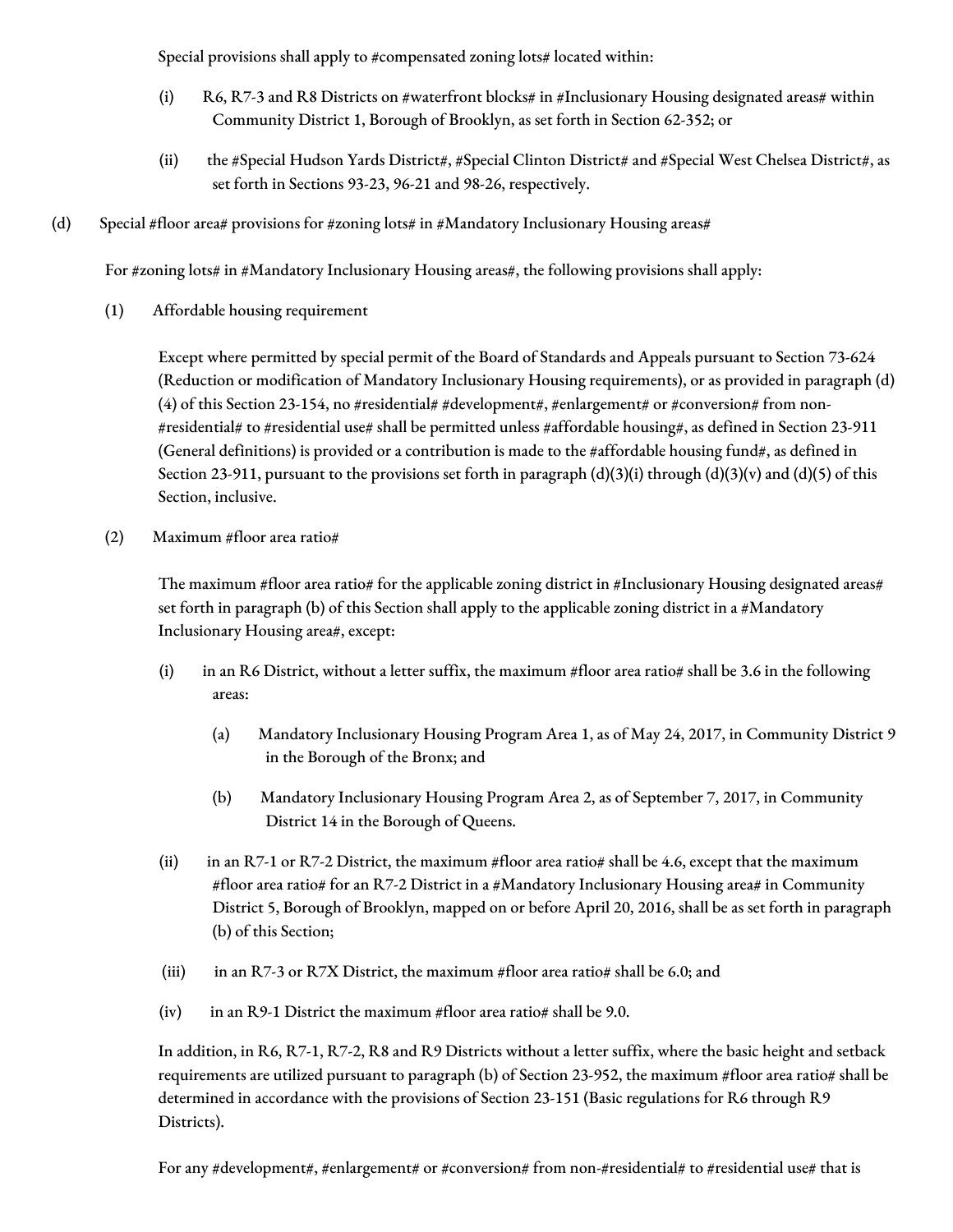subject to the provisions of paragraph  $(d)(4)$  of this Section, the maximum #floor area ratio# for the applicable district outside of #Inclusionary Housing designated areas# or #Mandatory Inclusionary Housing areas# shall apply.

(3) Options for compliance with affordable housing requirement

Options for compliance with the affordable housing requirement of paragraph (d)(1) of this Section are set forth in the following paragraphs  $(d)(3)(i)$  through  $(d)(3)(v)$ . These options shall be applicable within #Mandatory Inclusionary Housing areas# as indicated in **[APPENDIX](http://www1.nyc.gov/assets/planning/download/pdf/zoning/zoning-text/appendixf.pdf) F** of this Resolution. The Deep Affordability Option or the Workforce Option shall only be made applicable in combination with Option 1 or Option 2. Regardless of whether every option specified in this paragraph (d)(3), inclusive, is included in a land use application for applicability to a proposed #Mandatory Inclusionary Housing area# or as a term or condition of a special permit pursuant to this Resolution, all affordability options available under the provisions of this paragraph (d)(3), inclusive, shall be part of the subject matter of each such application throughout the land use review process. The Workforce Option shall not be applicable within the #Manhattan Core#. A #development#, #enlargement# or #conversion# from non-#residential# to #residential use# shall comply with either Option 1, Option 2, the Deep Affordability Option, the Workforce Option, or the Affordable Housing Fund Option, as applicable.

When a #building# containing #residences# is #enlarged#, the following shall be considered part of the #enlargement# for the purposes of this paragraph (d)(3), inclusive: #residential# #floor area# that is reconstructed, or #residential# #floor area# that is located within a #dwelling unit# where the layout has been changed.

## (i) Option 1

For #MIH developments# utilizing Option 1, an amount of #affordable floor area# for #qualifying households# shall be provided that is equal to at least 25 percent of the #residential# #floor area# within such #MIH development#. The weighted average of all #income bands# for #affordable housing units# shall not exceed 60 percent of the #income index#, and there shall be no more than three #income bands#. At least 10 percent of the #residential# #floor area# within such #MIH development# shall be affordable within an #income band# at 40 percent of the #income index#, and no #income band# shall exceed 130 percent of the #income index#.

#### (ii) Option 2

For  $\#$ MIH developments# utilizing Option 2, an amount of  $\#$ affordable floor area# for #qualifying households# shall be provided that is equal to at least 30 percent of the #residential# #floor area# within such #MIH development#. The weighted average of all #income bands# for #affordable housing units# shall not exceed 80 percent of the #income index#, and there shall be no more than three #income bands#. No #income band# shall exceed 130 percent of the #income index#.

#### (iii) Deep Affordability Option

For #MIH developments# utilizing the Deep Affordability Option, an amount of #affordable floor area# for #qualifying households# shall be provided that is equal to at least 20 percent of the #residential# #floor area# within such #MIH development#. The weighted average of all #income bands# for #affordable housing units# shall not exceed 40 percent of the #income index#, and there shall be no more than three #income bands#. No #income band# shall exceed 130 percent of the #income index#. No #public funding# shall be utilized for such #MIH development# except where #HPD#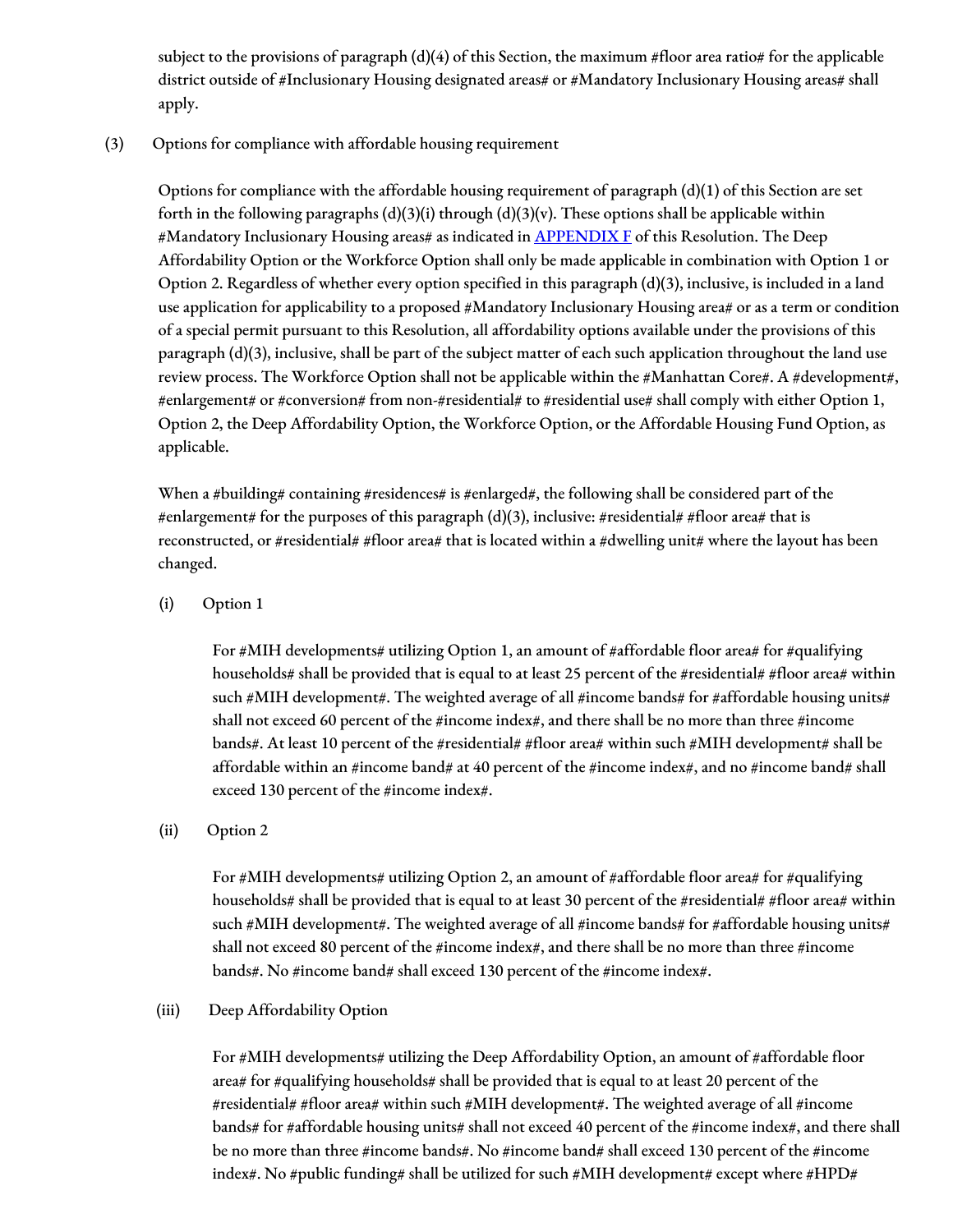determines that such #public funding# is necessary to support a significant amount of affordable housing that is in addition to the #affordable floor area# satisfying the requirements of this Section.

#### (iv) Workforce Option

For #MIH developments# utilizing the Workforce Option, an amount of #affordable floor area# for #qualifying households# shall be provided that is equal to at least 30 percent of the #residential# #floor area# within such #MIH development#. The weighted average of all #income bands# for #affordable housing units# shall not exceed 115 percent of the #income index#, and there shall be no more than four #income bands#. No #income band# shall exceed 135 percent of the #income index#. At least 5 percent of the #residential# #floor area# within such #MIH development# shall be affordable within an #income band# at 70 percent of the #income index#, and in addition, at least five percent of the #residential# #floor area# within such #MIH development# shall be affordable within an #income band# at 90 percent of the #income index#. Such #MIH development# may not utilize #public funding#.

The Workforce Option shall expire within a #Mandatory Inclusionary Housing area# 10 years after the effective date of the amendment establishing or renewing such option in a #Mandatory Inclusionary Housing area#, as indicated in **[APPENDIX](http://www1.nyc.gov/assets/planning/download/pdf/zoning/zoning-text/appendixf.pdf) F** of this Resolution. However, the Workforce Option shall apply to an #MIH development# that has filed an #MIH application# for such option prior to expiration of such option, provided that the #MIH development# complies with all provisions of Section 11-33 (Building Permits for Minor or Major Development or Other Construction Issued before Effective Date of Amendment), inclusive. For the purposes of applying the provisions of Section 11-33, the effective date of applicable amendment shall be six months after the date of the expiration of the Workforce Option in such #Mandatory Inclusionary Housing area#.

The Workforce Option shall not be permitted to be utilized for any #development#, #enlargement#, or #conversion# from non-#residential# to #residential use# within the #Manhattan Core#.

(v) Affordable Housing Fund option

A #development#, #enlargement#, or #conversion# from non-#residential# to #residential use# that increases the number of #dwelling units# by no more than 25, and increases #residential# #floor area# on the #zoning lot# by less than 25,000 square feet, may satisfy the requirements of this Section by making a contribution to the #affordable housing fund#. The amount of such contribution shall approximate, using the best available data, the cost of providing the #affordable floor area# in the same Community District as the #MIH development#. A schedule setting forth the contribution amount for each affected Community District shall be established by #HPD# and shall be updated on an annual basis, as set forth in the #guidelines#.

#### (4) Exceptions

The requirements of paragraph (d) of this Section shall not apply to:

- (i) A single #development#, #enlargement#, or #conversion# from non-#residential# to #residential use# of not more than 10 #dwelling units# and not more than 12,500 square feet of #residential# #floor area# on a #zoning lot# that existed on the date of establishment of the applicable #Mandatory Inclusionary Housing area#;
- (ii) a #development#, #enlargement#, or #conversion# from non-#residential# to #residential use# containing no #residences# other than #affordable independent residences for seniors#; or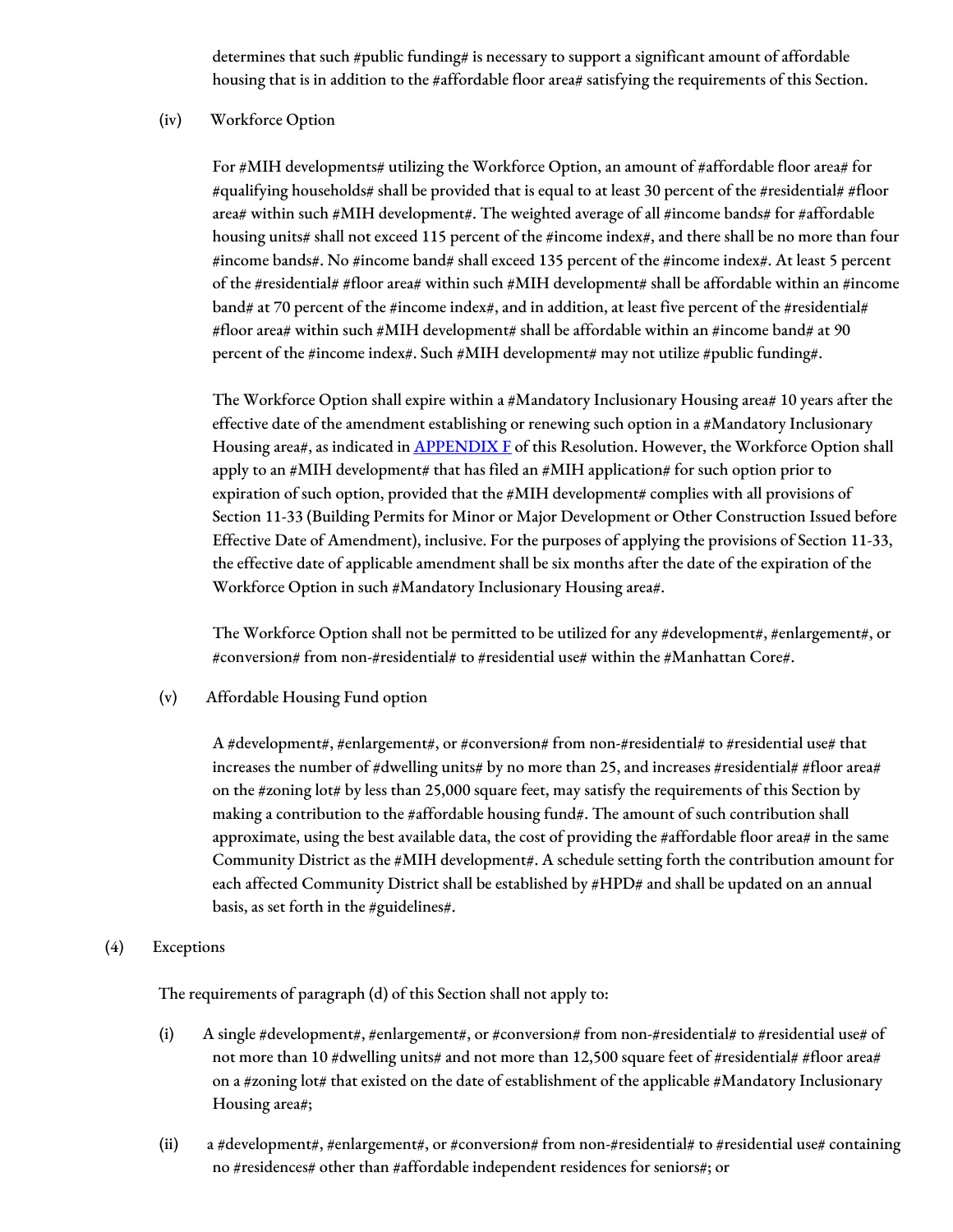- (iii) a #development#, #enlargement#, or #conversion# from non-#residential# to #residential use# that is granted a full waiver of the requirements set forth in paragraph (d)(3), inclusive, of this Section by special permit of the Board of Standards and Appeals pursuant to Section 73-624 (Reduction or modification of Mandatory Inclusionary Housing requirements).
- (5) Additional requirements where #affordable housing# is provided off-site

When #affordable floor area# is provided on an #MIH site# that is not an #MIH zoning lot# pursuant to paragraph (a) of Section 23-96 (Requirements for Generating Sites or MIH Sites), the amount of #affordable floor area# required pursuant to paragraphs (d)(3)(i) through (d)(3)(iv) of this Section shall be increased by an amount equal to five percent of the #residential# #floor area# within such #MIH development#, multiplied by the percentage of the #affordable floor area# that is provided on an #MIH site# that is not an #MIH zoning lot#. Such additional #affordable floor area# shall be provided for #qualifying households# at income levels that comply with the average #income bands# specified in paragraphs  $(d)(3)(i)$  through  $(d)(3)(iv)$  of this Section, as applicable to the #MIH development#.

## **23-155 - Affordable independent residences for seniors**

LAST AMENDED 2/14/2018

R6 R7 R8 R9 R10

In the districts indicated, the maximum #floor area ratio# for #affordable independent residences for seniors# utilizing the Quality Housing #bulk# regulations shall be as set forth in the table in this Section.

In R6, R7, R8, R9 or R10 Districts without a letter suffix, the maximum #floor area ratio# and #open space ratio# for #affordable independent residences for seniors# utilizing the basic #bulk# regulations shall be as set forth for #residential uses# in Sections 23-151 (Basic regulations for R6 through R9 Districts) and 23-152 (Basic regulations for R10 Districts), as applicable.

MAXIMUM FLOOR AREA RATIO FOR AFFORDABLE INDEPENDENT RESIDENCES FOR SENIORS IN QUALITY HOUSING BUILDINGS

| District   | Maximum #Floor Area<br>Ratio# |
|------------|-------------------------------|
| R6 R6A R7B | 3.90                          |
| R6B        | 2.20                          |
| R7 R7A     | 5.01                          |
| R7D        | 5.60                          |
| R7X        | 6.00                          |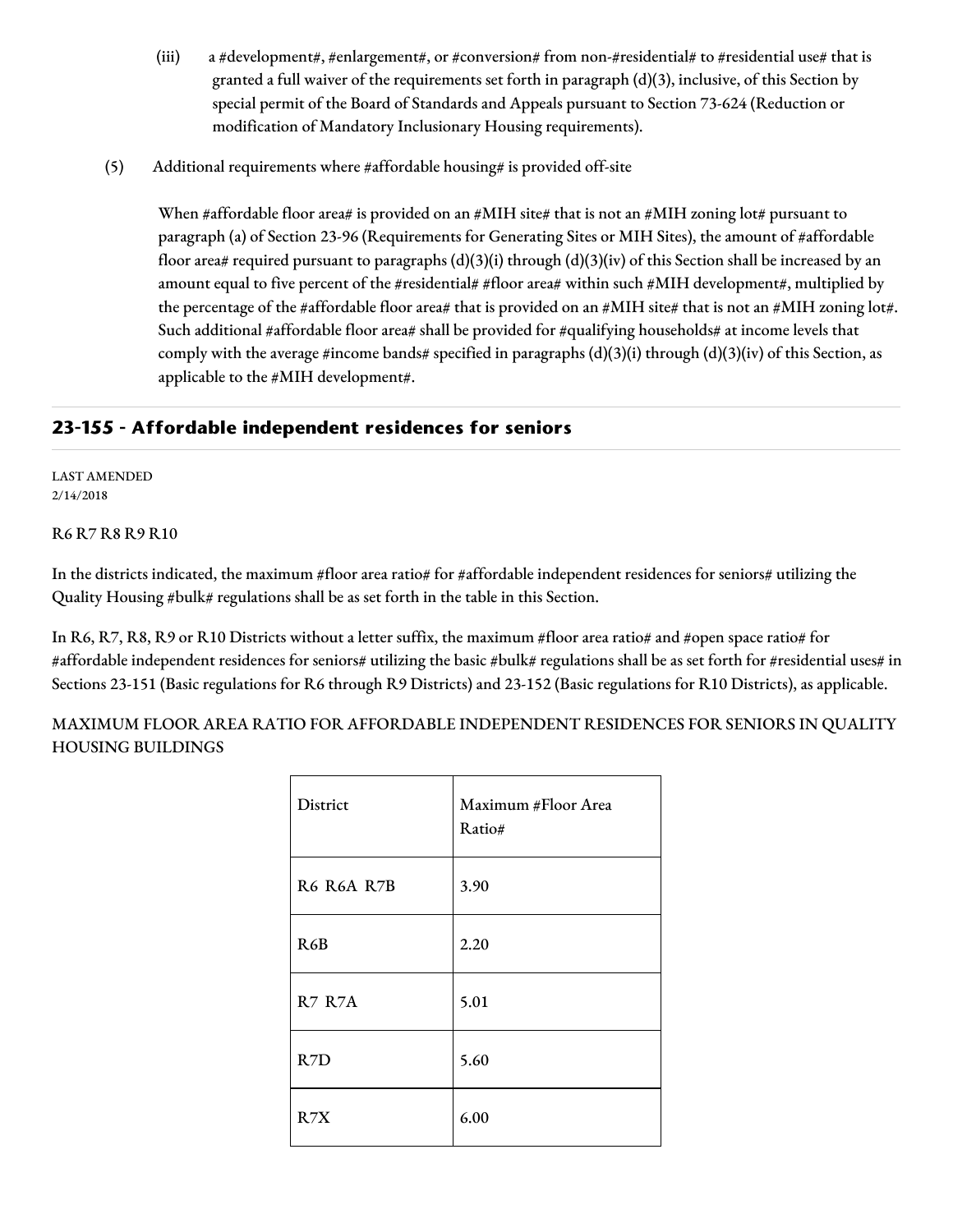| R8 R8A R8X       | 7.20  |
|------------------|-------|
| R8B              | 4.00  |
| R9               | 8.00  |
| $R9-1$           | 9.00  |
| R <sub>9</sub> A | 8.50  |
| R9X              | 9.70  |
| R <sub>9</sub> D | 10.00 |
| R10 R10A R10X    | 12.00 |

# **23-156 - Special lot coverage provisions for certain interior or through lots**

LAST AMENDED 3/22/2016

#### R6 R7 R8 R9 R10

In the districts indicated, the maximum #lot coverage# set forth in Section 23-153 (For Quality Housing buildings), may be increased for shallow #zoning lots# in accordance with paragraph (a) of this Section, and may be increased for #interior# or #through lots# within 100 feet of corners or located along the short dimension of the #block#, in accordance with paragraph (b) of this Section.

(a) Shallow #zoning lots#

The maximum #lot coverage# for shallow #interior# or #through lots# may be increased as follows:

(1) For shallow #interior lots#

In the districts indicated, if an #interior lot# was owned separately and individually from all other adjoining tracts of land, both on December 15, 1961, and on the date of application for a #building permit#, and is less than 90 feet deep at any point, the maximum #lot coverage# of such #zoning lot#, or portion thereof, may be increased by one percent for every five feet the depth of such #zoning lot#, or portion thereof, is less than 90 feet. Where the #front lot line# or #rear lot line# of a #zoning lot# intersects a #side lot line# at an angle other than 90 degrees, the depth of such #zoning lot#, or portion thereof, shall be measured at the midpoint of such irregularly angled #lot line#.

(2) For shallow #through lots#

In the districts indicated, if a #through lot# was owned separately and individually from all other adjoining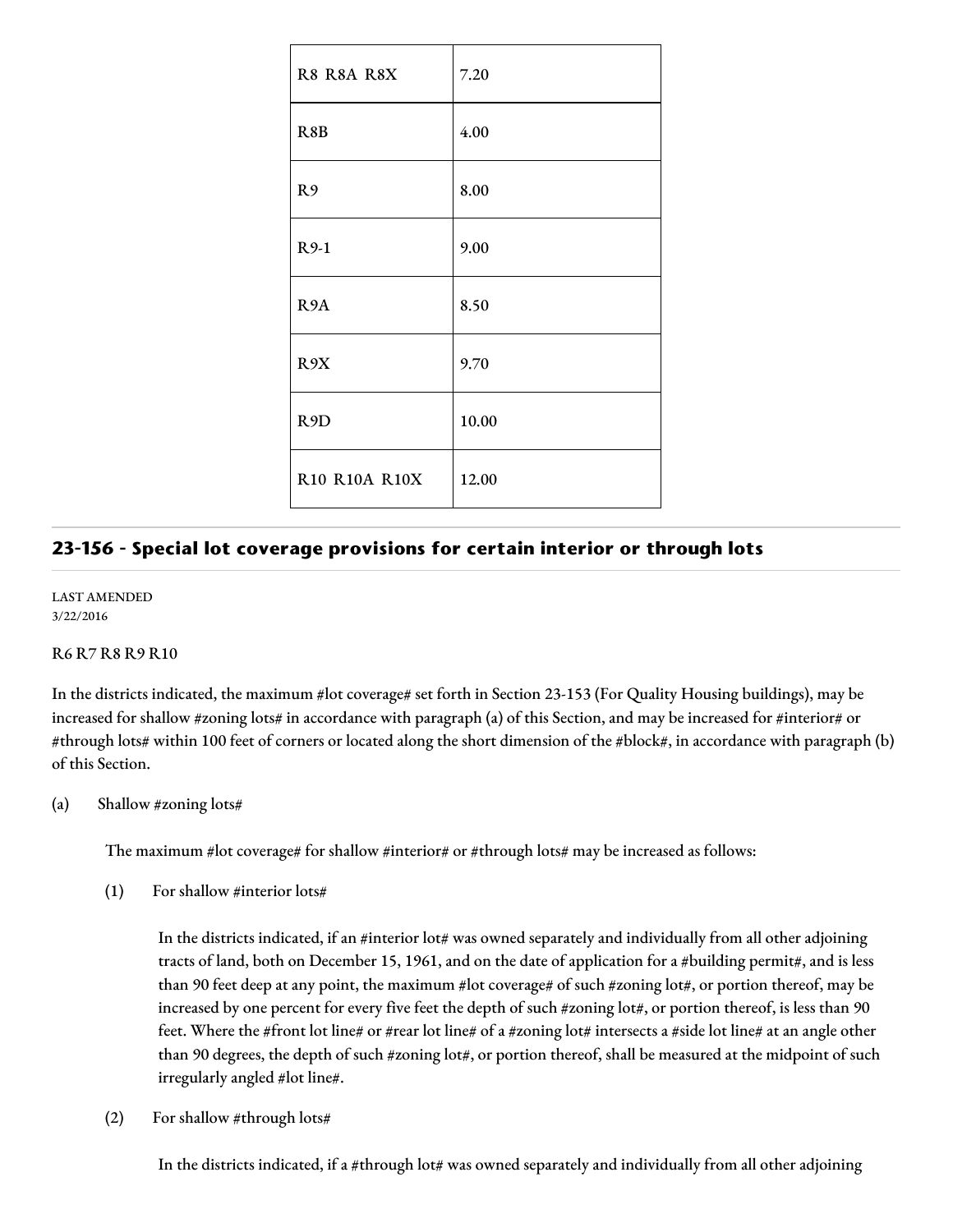tracts of land, both on December 15, 1961, and on the date of application for a #building permit#, and is less than 180 feet deep at any point, the maximum #lot coverage# of such #zoning lot#, or portion thereof, may be increased by one percent for every five feet the depth of such #zoning lot#, or portion thereof, is less than 180 feet. Where the #front lot line# or #rear lot line# of a #zoning lot# intersects a #side lot line# at an angle other than 90 degrees, the depth of such #zoning lot#, or portion thereof, shall be measured at the midpoint of such irregularly angled #lot line#.

(3) Special provisions for #zoning lots# created after December 15, 1961

Notwithstanding the provisions of paragraphs (a)(1) and (a)(2) of this Section, the special #lot coverage# provisions of this Section may be applied to a #zoning lot#, or portion thereof, created after December 15, 1961, provided that the shallow lot condition was in existence on December 15, 1961, and subsequently such shallow lot condition on the #zoning lot#, or portion thereof, has neither increased nor decreased in depth.

(4) For #zoning lots# with shallow portions

Where a portion of a #zoning lot# is less than 90 feet for an #interior lot#, or 180 feet for a #through lot#, an adjusted maximum #lot coverage# shall be established for the #zoning lot# by multiplying the maximum percent of #lot coverage# permitted for the shallow portion of the #zoning lot# established pursuant to paragraphs (a)(1) or (a)(2) of this Section by the percentage such portion constitutes of the #lot area# of the #zoning lot#, and by multiplying the maximum percent of #lot coverage# permitted for the non-shallow portion of the #zoning lot# established pursuant to Section 23-153 (For Quality Housing buildings) by the percentage such portion constitutes of the #lot area# of the #zoning lot#. The sum of the areas of #lot coverage# thus obtained shall be the adjusted maximum percent of #lot coverage# for the #zoning lot#.

(5) Maximum coverage

In no event shall the maximum #lot coverage# of an #interior lot# or #through lot# exceed 80 percent. Shallow portions of a #zoning lot# may exceed such maximum, so long as the adjusted maximum #lot coverage# set forth in paragraph (a)(4) of this Section complies with such maximum.

## (b) Within 100 feet of corners or along the short dimension of the  $\#block\#$

The maximum #lot coverage# for #interior# or #through lots#, or portions thereof, within 100 feet of the corner, or located along the short dimension of the #block#, may be increased as follows:

(1) Within 100 feet of the corner

In the districts indicated, for #interior# or #through lots#, or portions thereof, within 100 feet of the point of intersection of two #street lines# intersecting at an angle of 135 degrees or less, the maximum #lot coverage# shall be 100 percent.

(2) Along the short dimension of the block

In the districts indicated, whenever a #front lot line# of an #interior# or #through lot# coincides with all or part of a #street line# measuring less than 230 feet in length between two intersecting #streets#, the maximum #lot coverage# for such #zoning lot#, or portion thereof, shall be 100 percent within 100 feet of such #front lot line#.

# **23-16 - Special Floor Area and Lot Coverage Provisions for Certain Areas**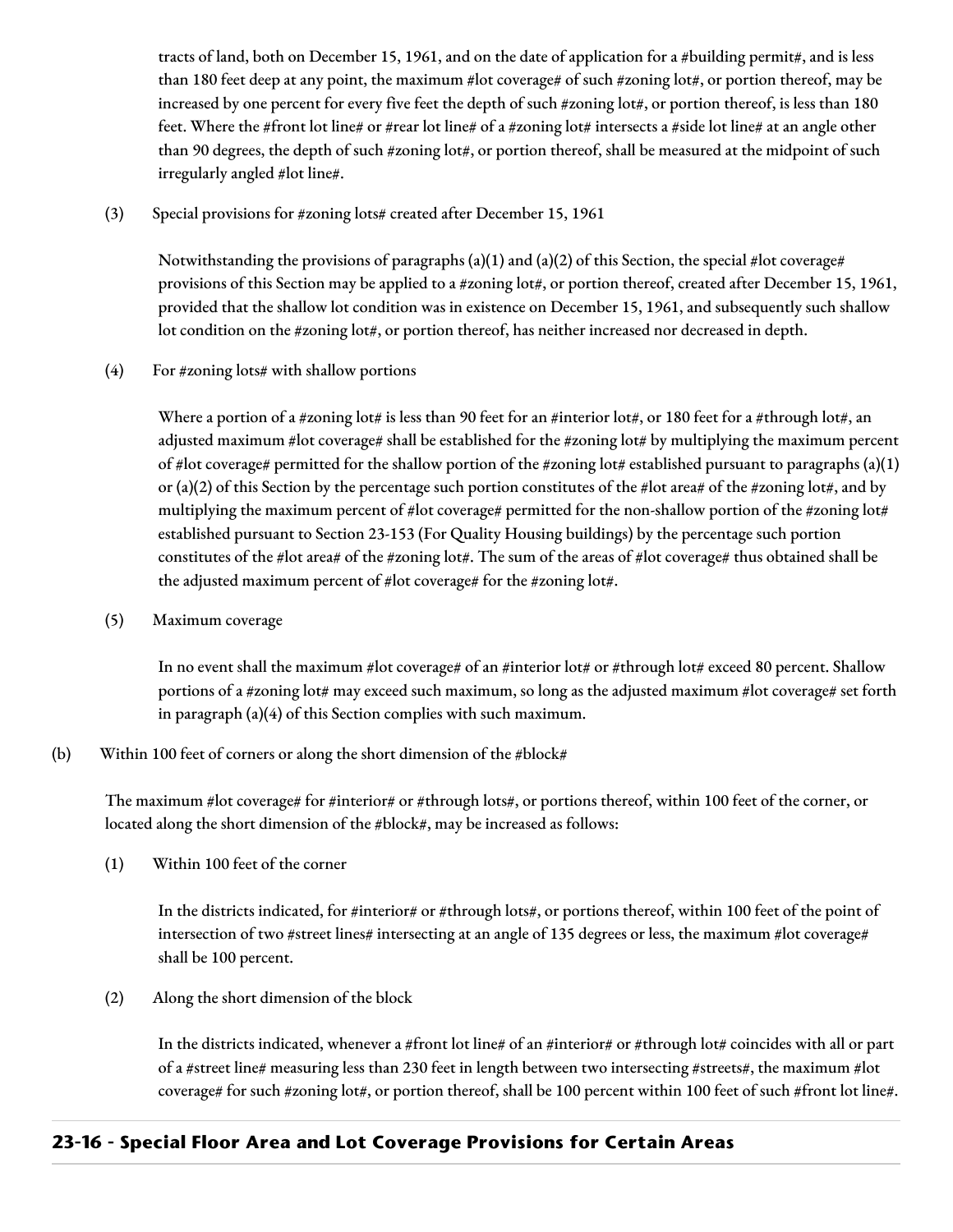LAST AMENDED 10/7/2021

The #floor area ratio# provisions of Sections 23-14 (Open Space and Floor Area Regulations in R1 Through R5 Districts) and 23-15 (Open Space and Floor Area Regulations in R6 Through R10 Districts), inclusive, shall be modified for certain areas, as follows:

- (a) For standard tower and tower-on-a-base #buildings# in R9 and R10 Districts
	- (1) In R9 Districts, for #zoning lots# where #buildings# are #developed# or #enlarged# pursuant to the tower-on-abase provisions of Section 23-651, the maximum #floor area ratio# shall be 7.52, and the maximum #lot coverage# shall be 100 percent on a #corner lot# and 70 percent on an #interior lot#.
	- (2) In R9 and R10 Districts, for #zoning lots# containing a #building# that is #developed# or #enlarged# pursuant to the applicable tower regulations of Section 23-65 (Tower Regulations), inclusive, any floor space used for mechanical equipment provided pursuant to paragraph (8) of the definition of #floor area# in Section 12-10 (DEFINITIONS), and any floor space that is or becomes unused or inaccessible within a #building#, pursuant to paragraph (k) of the definition of #floor area# in Section 12-10, shall be considered #floor area# and calculated in accordance with the provisions of this Section, provided that such floor space:
		- (i) occupies the predominant portion of a #story#;
		- (ii) is located above the #base plane# or #curb level#, as applicable, and below the highest #story# containing #residential# #floor area#; and
		- (iii) exceeds an aggregate height of 25 feet within any given 75 vertical feet of one another within a #building#.

For the purpose of applying this provision, the height of such floor space shall be measured from the top of a structural floor to the bottom of a structural floor directly above such space. In addition, the number of #stories# of #floor area# such space constitutes within the #building# shall be determined by aggregating the total height of such floor spaces, dividing by 25 feet, and rounding to the nearest whole integer.

(b) For R10 Districts in Community District 7 in the Borough of Manhattan

Within the boundaries of Community District 7 in the Borough of Manhattan, in R10 Districts, except R10A or R10X Districts, the maximum #floor area ratio# shall be 10.0. No #floor area# bonuses shall be permitted except as granted by the City Planning Commission pursuant to the provisions of Section 66-51 (Additional Floor Area for Mass Transit Station Improvements).

(c) For R8 Districts in Community District 9 in the Borough of Manhattan

Within the boundaries of Community District 9 in the Borough of Manhattan, all #buildings# located in R8 Districts north of West 125th Street shall be #developed# or #enlarged# pursuant to the Quality Housing Program and are subject to the #floor area# regulations set forth in Section 23-153 (For Quality Housing buildings).

(d) Optional provisions for certain R5 and R6 Districts in Community District 12 in the Borough of Brooklyn

Within the area bounded by 39th Street, Dahill Road, Ditmas Avenue, McDonald Avenue, Bay Parkway, 61st Street and Fort Hamilton Parkway in Community District 12, in the Borough of Brooklyn, special optional provisions are established for #zoning lots# containing #buildings# used exclusively as #single-#, #two-# or three-#family# #residences#, as set forth in this Section. Except as modified by the express provisions of this Section, the regulations of R5 and R6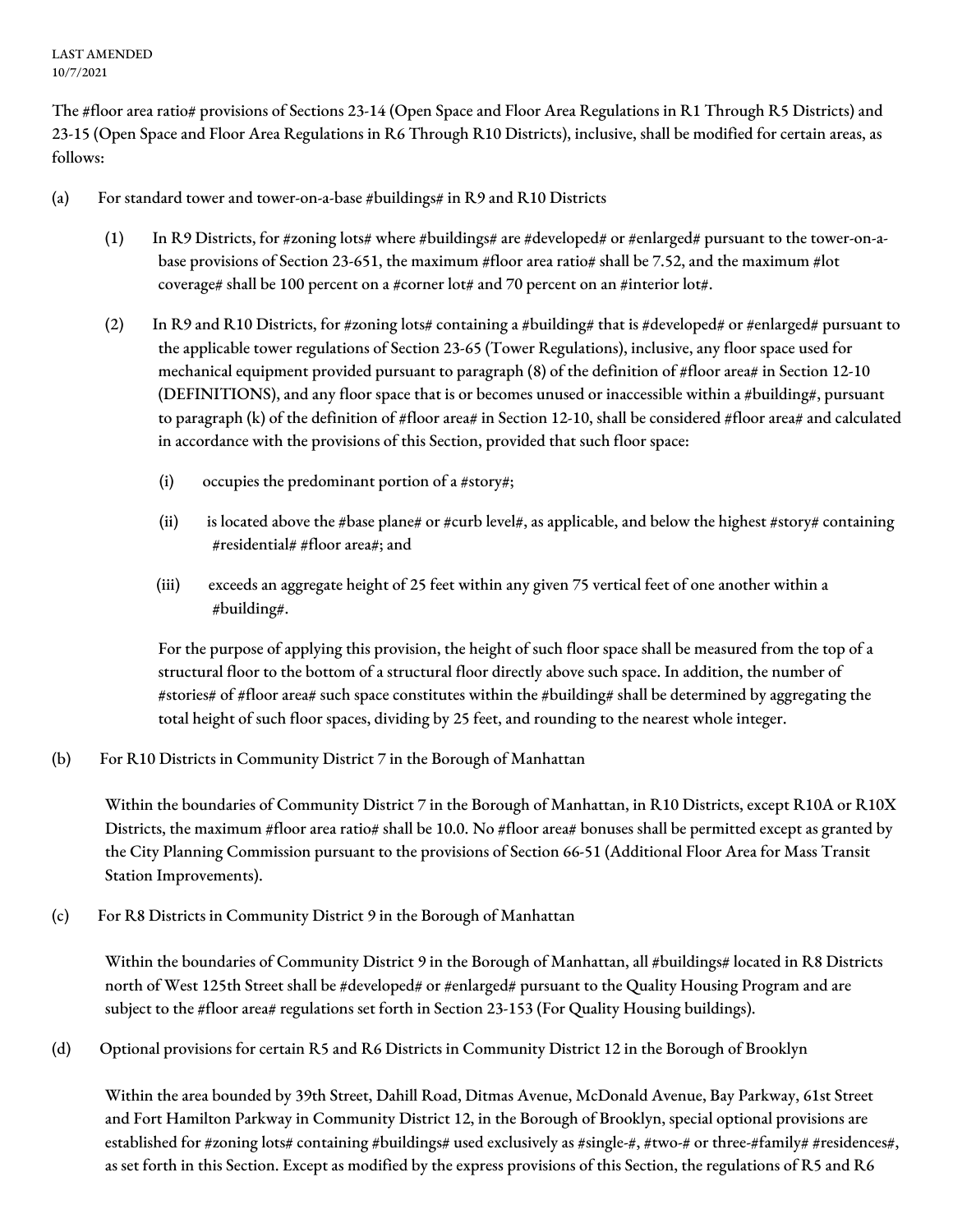Districts remain in effect.

 $(1)$  #Floor area#, #lot coverage#, #open space#, density and #height factor# regulations

Where the optional provisions of this Section are applied, the regulations of Article II, Chapter 3, relating to #floor area ratio#, #open space#, density and #height factor# are hereby made inapplicable. In lieu thereof, the maximum #floor area ratio# for a #corner lot# shall not exceed 1.65 and the #floor area ratio# for an #interior# or #through lot# shall not exceed 1.8 in R5 Districts and 1.95 in R6 Districts. Notwithstanding the definition of #floor area# in Section 12-10, the lowest #story# shall be included in the definition of #floor area#, and floor space used for #accessory# off-street parking spaces shall be included in the definition of #floor area# unless such spaces are located in a #cellar#. The #lot coverage# for a #corner lot# shall not exceed 55 percent and the #lot coverage# for an #interior# or #through lot# shall not exceed 60 percent in R5 Districts and 65 percent in R6 Districts.

(2) #Building# height

No #building# shall exceed a height of 35 feet above #curb level#, or three #stories#, whichever is less. Where the optional provisions of this Section are applied, the regulations of Article II, Chapter 3, relating to height and setback, are hereby made inapplicable, except that the provisions of Section 23-62 (Permitted Obstructions) shall apply.

 $(3)$  #Front yards#

In R5 Districts, the following #front yard# regulations are applicable. A #front yard# shall be provided with a depth of not less than five feet provided that, for #corner lots#, one #front yard# with a depth of not less than 10 feet is required. If the depth of the #front yard# exceeds 10 feet, such #front yard# shall have a depth of not less than 18 feet. In R6 Districts, a #front yard# is not required.

(4) #Side yards#

In R5 Districts, the following #side yard# regulations shall apply:

- (i) Where an existing #building# on an adjacent #zoning lot# is located on the common #side lot line#, no #side yard# is required. However, if an open area extending along such common #side lot line# is provided, it shall be at least eight feet wide.
- (ii) Where an existing #building# on an adjacent #zoning lot# is located less than eight feet from, but not on, the common #side lot line#, a #side yard# at least four feet wide is required. However, in no case shall the distance between a new or #enlarged# #building# and an existing #building# across a common #side lot line# on an adjacent #zoning lot# be less than eight feet.
- (iii) Where an adjacent #zoning lot# is vacant or where an existing #building# on an adjacent #zoning lot# is located more than eight feet from the common #side lot line#, a #side yard# at least four feet wide is required.
- (iv) In R6 Districts, a #side yard# is not required. However, when a #building# is 62 feet or more in depth, an eight foot #side yard# or an #outer court#, as set forth in paragraph (d)(6) of this Section, is required.
- (v) Notwithstanding the provisions of paragraphs (d)(1) and (d)(3) of this Section, #detached# #single-#, #two-# and three-#family# #residences# on #corner lots# shall provide #side yards# of five feet and 20 feet. #Semi-detached# #single-#, #two-# and three-#family# #residences# on #corner lots# shall provide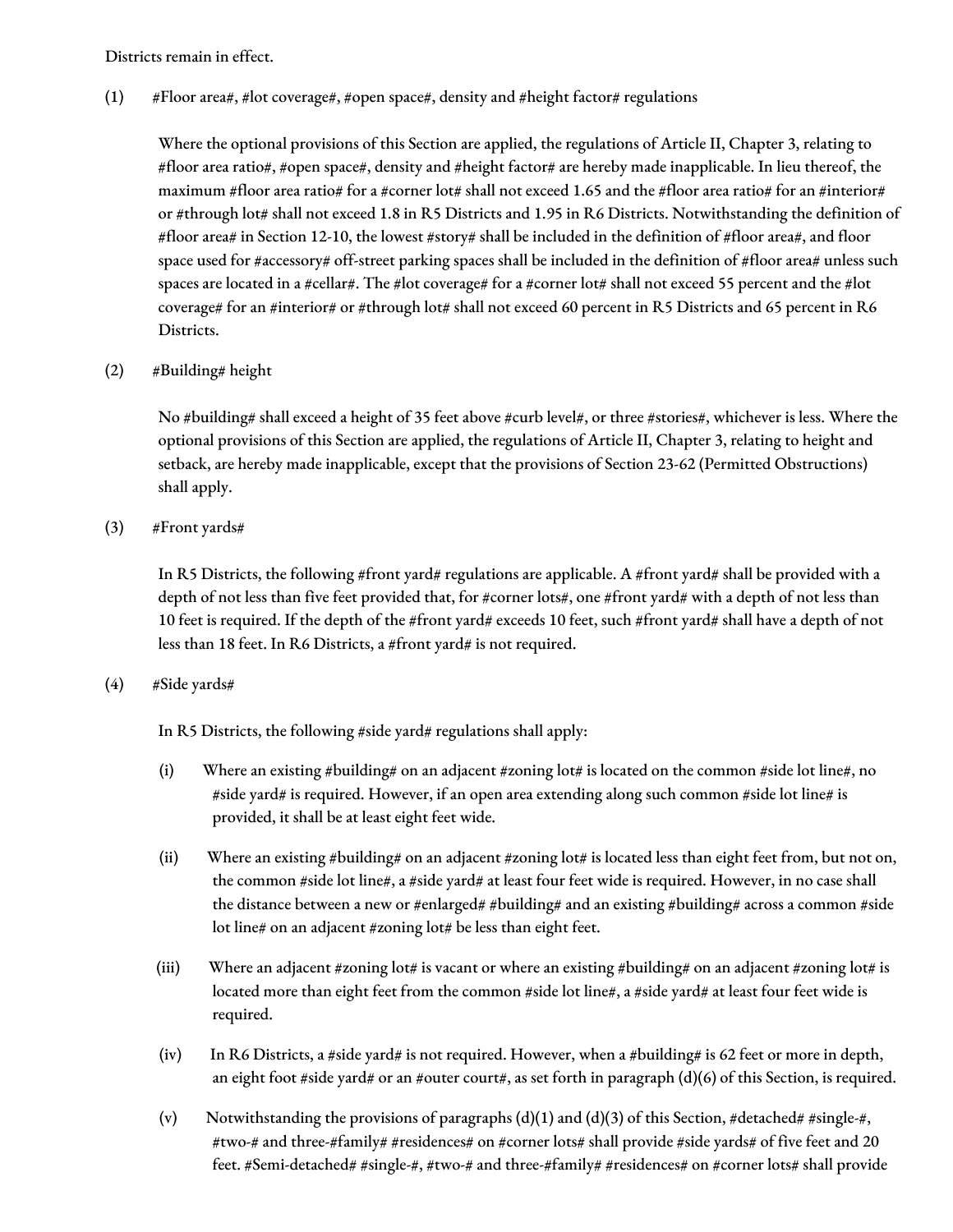one #side yard# of 20 feet.

 $(5)$  #Rear yards#

#Single-# or #two-family# #residences# consisting of #detached#, #semi-detached# or #zero lot line buildings# may project up to 10 feet into a required #rear yard# or #rear yard equivalent#, provided that there is a #side yard# of at least eight feet for such #semi-detached# or #zero lot line buildings#, and that the total width of #side yards# for a #detached building# is at least eight feet.

(6) #Outer court# and minimum distance between #legally required windows# and walls or #lot lines#

In R6 Districts, the #outer court# provisions of Section 23-84 are modified as follows: an #outer court# shall have a minimum width of 10 feet and a depth of not more than twice the width.

Where a #building# is attached, along a common #side lot line#, to a portion of an existing or new #building# on an adjacent #zoning lot#, there may be a joint #outer court# with a minimum width of 10 feet across such common #side lot line#. The requirements of Section 23-86 (Minimum Distance Between Legally Required Windows and Walls or Lot Lines) are hereby made inapplicable.

(7) Off-street parking in R5 and R6 Districts

No #accessory# off-street parking is required in R5 and R6 Districts.

## **23-17 - Existing Public Amenities for Which Floor Area Bonuses Have Been Received**

LAST AMENDED 3/22/2016

(a) Elimination or reduction in size of non-bonused open area on a #zoning lot# containing a bonused amenity

In all districts, any existing open area for which a #floor area# bonus has not been utilized that occupies the same #zoning lot# as an existing #publicly accessible open area# or other public amenity, open or enclosed, for which a #floor area# bonus has been utilized, may be reduced in size or eliminated only upon certification of the Chairperson of the City Planning Commission that all bonused amenities comply with the standards under which such #floor area# bonus was granted.

(b) Nighttime closing of existing public open areas

In all #Residence Districts#, the Commission may, upon application, authorize the closing during certain nighttime hours of an existing #publicly accessible open area# for which a #floor area# bonus has been received, pursuant to Section 37-727 (Hours of access).

(c) Elimination or reduction in size of existing public amenities

In all districts, no existing #publicly accessible open area#, #arcade# or other public amenity, open or enclosed, for which a #floor area# bonus has been utilized, shall be eliminated or reduced in size except by special permit of the Commission, pursuant to Section 74-761 (Elimination or reduction in size of bonused public amenities).

## **23-18 - Special Provisions for Zoning Lots Divided by District Boundaries**